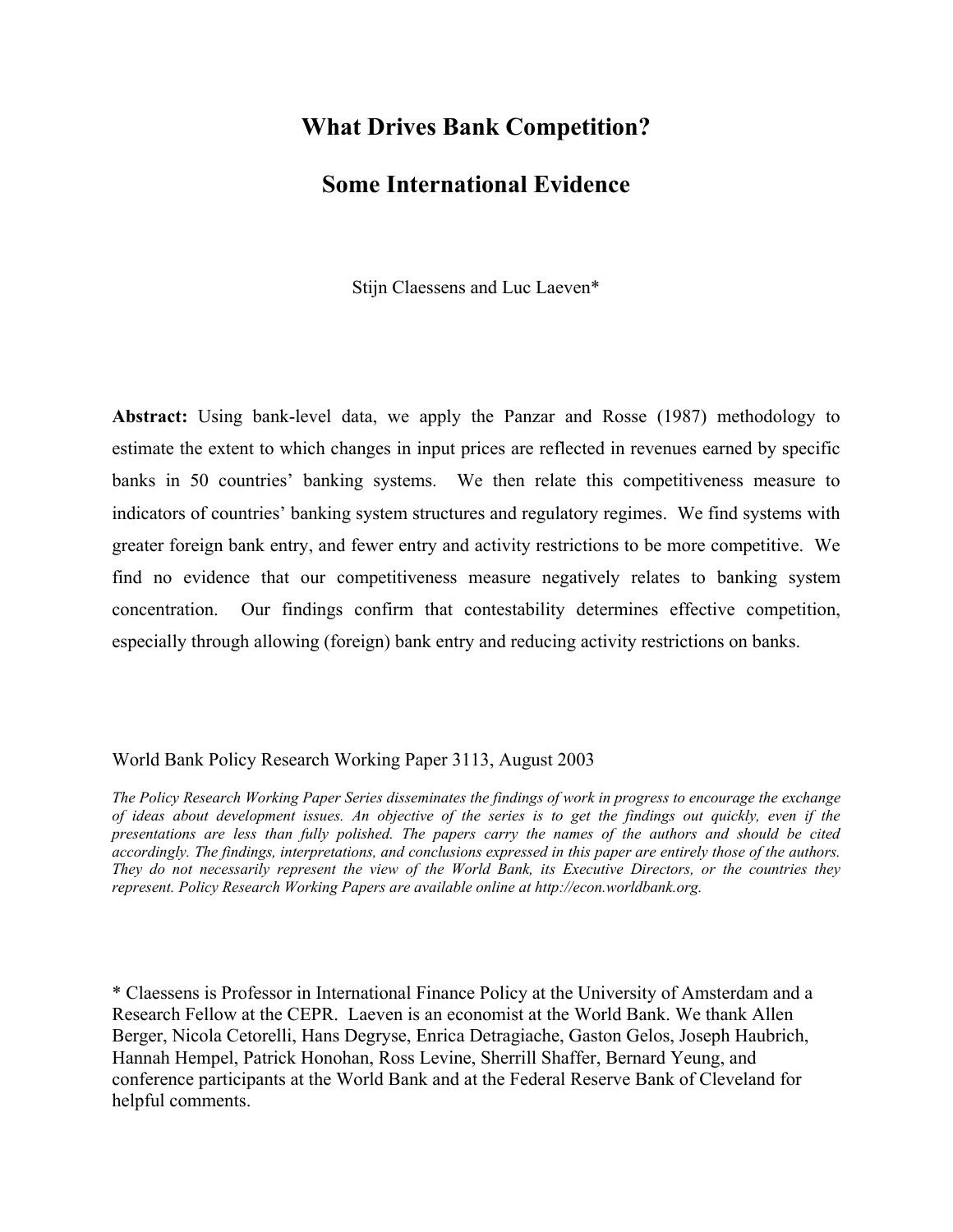# **INTRODUCTION**

Competition in the financial sector matters for a number of reasons. As in other industries, the degree of competition in the financial sector can matter for the efficiency of the production of financial services, the quality of financial products and the degree of innovation in the sector. A reason specific to the financial sector is the link between competition and stability, long recognized in theoretical and empirical research and most importantly in the actual conduct of prudential policy towards banks (Vives 2001). It has also been shown, theoretically as well empirically, that the degree of competition in the financial sector can matter for the access of firms and households to financial services and external financing, in turn affecting overall economic growth, although not all relationships are clear.

While some of these relationships between competition and banking system performance and stability have been analyzed in the theoretical literature, empirical research on the issue of competition, particularly cross-country research, is still in an early stage. A hindrance for the cross-country research used to be data problems, as little bank-level data were available outside the main developed countries, but recently established databases are allowing for better empirical work. Another hindrance on the interpretation of existing empirical work has been that it did not always take into account a number of theoretical issues. The long-existing theory of industrial organization has shown that the competitiveness of an industry cannot be measured by market structure indicators alone, such as number of institutions, or Herfindahl and other concentration indexes (Baumol, Panzar, and Willig 1982). The threat of entry can be a more important determinant of the behavior of market participants (Besanko and Thakor 1992). Theory also suggests that performance measures, such as the size of the banking margins or profitability, do not necessarily indicate the competitiveness of a banking system. These measures are influenced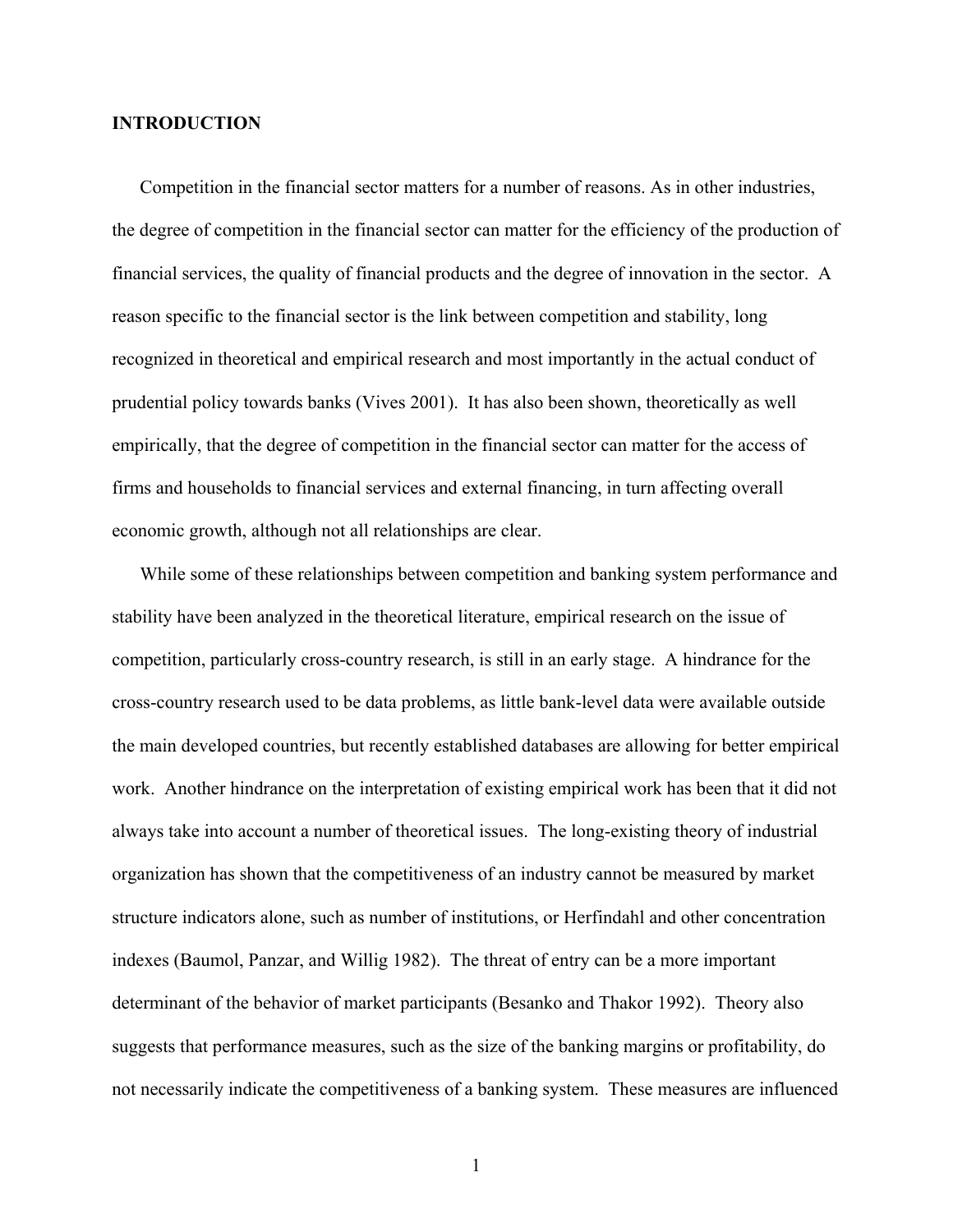by a number of factors, such as a country's macro-performance and stability, the form and degree of taxation of financial intermediation, the quality of country's information and judicial systems, and bank specific factors, such as scale of operations and risk preferences. As such, these measures can be poor indicators of the degree of competition.

Rather, testing for the degree of effective competition requires a structural, contestability approach, along the lines pursued in much of the industrial organization literature. As in other sectors, the degree of competition in the banking system should be measured with respect to the actual behavior of (marginal) bank conduct. And the actual behavior should be related not only to banking market structure, but also to entry barriers, including on foreign ownership, and the severity of activity restrictions, as those can limit the degree of intra-industry competition. Furthermore, the degree of competition from other forms of financial intermediation (capital markets, non-bank financial institutions, insurance companies) will play a role in determining banking system competitiveness. To date, however, few cross-country tests have taken this approach.

These considerations suggest some advantages of using a more structural approach to assessing the degree of competition in the financial sector. While one cannot expect to address all issues, a more formal test of the degree of competition will allow one to overcome some of these concerns. It will also allow a comparison of results to other approaches to measuring competition, such as using concentration ratios, the number of banks in a market, or outcomes such as banking margins. Structural competition tests have been applied to banking systems in a number of individual countries, but not on a broad cross-country basis. The purpose of this paper is to estimate and document a measure of competition for a large cross-section of countries and to find some factors helping explain differences. We specifically seek to analyze the role of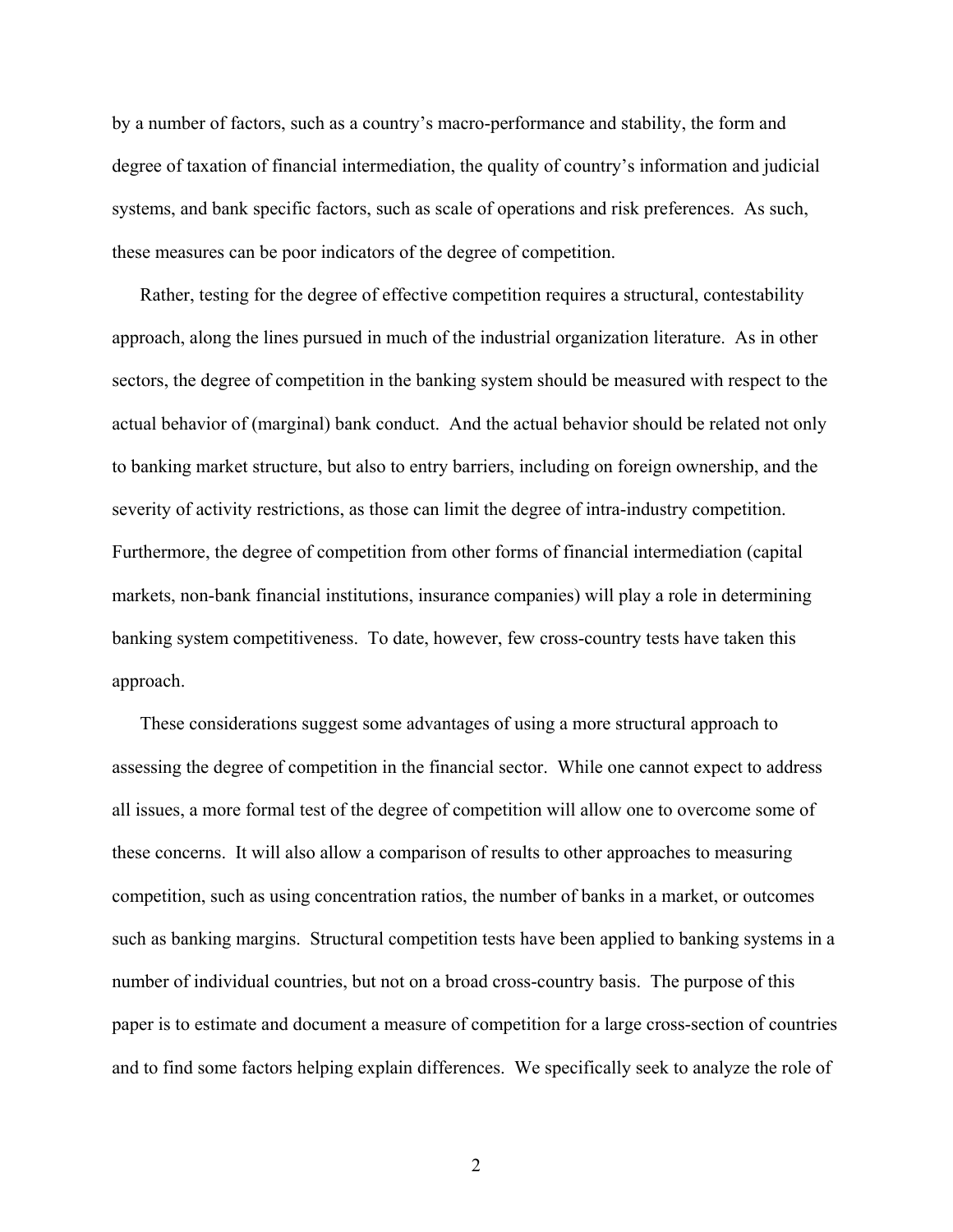entry and activity regulations, and the role of foreign banks in affecting the competitive conditions of banking systems. Since the role of non-bank financial institutions in affecting the overall competition in the financial sector have received limited attention, we also study those.

Using bank-level data and applying an adapted version of the Panzar and Rosse (1987) methodology, we estimate the degree of competition in 50 countries' banking systems. We then relate our competitiveness measure to countries' structural and regulatory indicators. We find that systems with greater foreign bank entry, and lack of entry and activity restrictions have a higher competitiveness score. We find no evidence that banking system concentration negatively relates to competitiveness. Our findings confirm that contestability helps to determine effective competition, especially through allowing (foreign) bank entry and eliminating activity restrictions.

The paper proceeds as follows. Section 1 gives a review of related literature, both on the effects of competition in the financial sector as well as measuring competition in general and in the financial sector specifically. Section 2 discusses the methodology used to test for the degree of competition in the banking market of a particular country. Section 3 presents the data we use, the selection criteria we used for the sample we end up using, and the competitiveness measures. Section 4 relates the measure of competition to some structural and policy variables and presents the main empirical results. The section also reports several robustness tests. Section 5 concludes.

#### **1. LITERATURE REVIEW**

There are several, related strands of literature. We highlight some findings of the growing literature on the definition and effects of competition in the financial sector, and then review the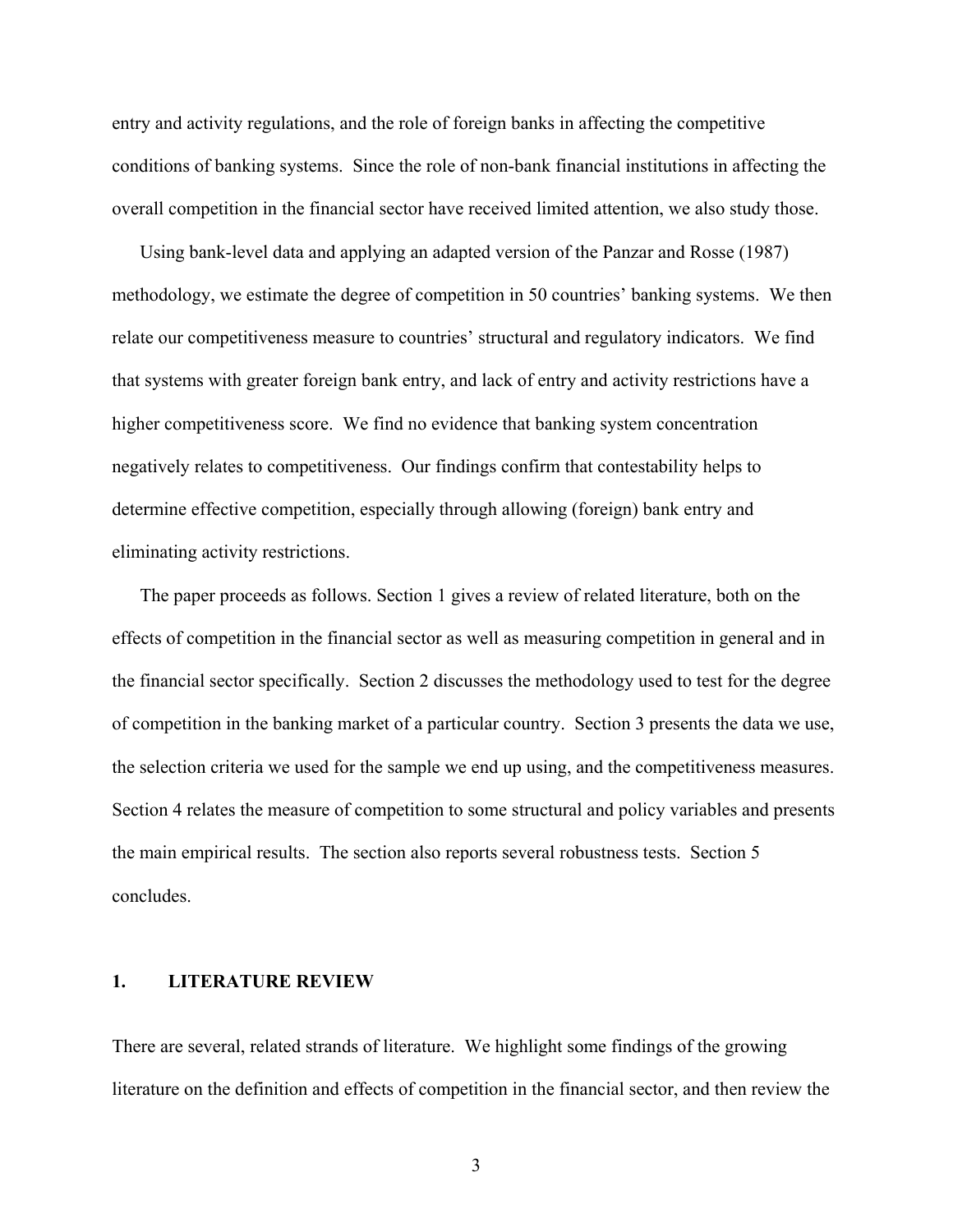empirical literature that has investigated the relationships between structural and regulatory factors and performance, access to financing and growth, all as they relate to the competitive structure of the banking systems. Since these papers mostly not attempt to test a specific structural model, we review briefly the general theory on measuring competition and then review some of the empirical papers that have applied structural competition tests to the financial sector.

### A. General Effects of Competition in Banking

As a first-order effect, one would expect increased competition in the financial sector to lead to lower costs and enhanced efficiency, even allowing for the fact that financial products are heterogeneous. Recent research has highlighted, however, that the relationships between competition and banking system performance, access to financing, stability and growth are more complex (for a recent review of the theoretical literature on competition and banking, see Vives 2001). Market power in banking, for example, may up to a degree be beneficial for access to financing (Petersen and Rajan 1995). The view that competition is unambiguously good in banking is more naive than in other industries and vigorous rivalry may not be the first best for financial sector performance. This literature has also shown that technological progress lowering production or distribution costs for financial services providers necessarily neither leads to more or better access to finance.

# B. General Empirical Studies on Banking System Performance and Structure

A number of papers have investigated the competitive condition in banking systems. In one of the first papers, Berger and Hannan (1989) investigate the commonly observed relationship between market concentration and profitability using data for US banks during the period 1983- 85. They try to separate the effects of non-competitive price behavior from those of greater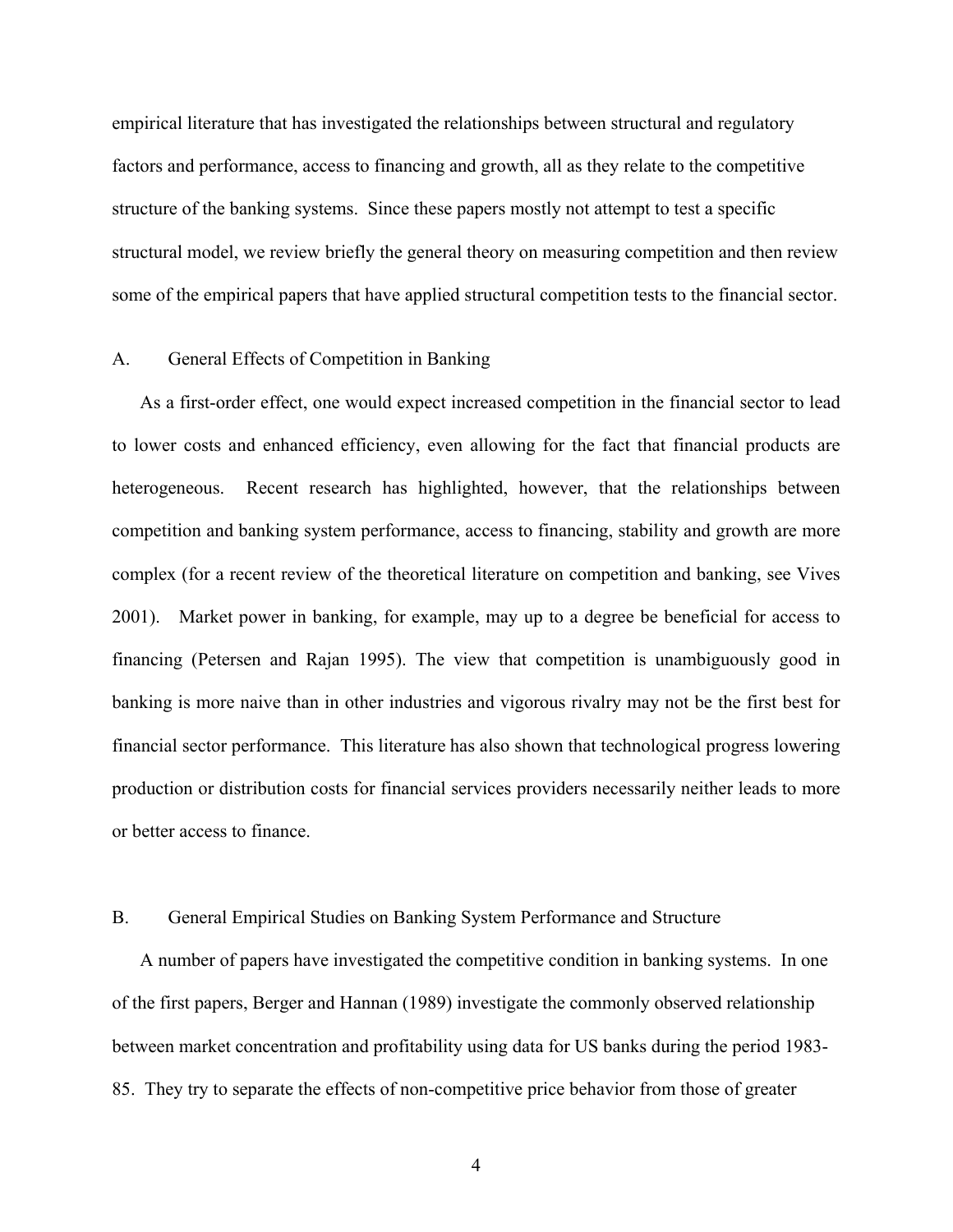efficiency of firms with larger market shares and find that non-competitive price behavior could explain the relationship. Other studies have focused on the effects of consolidation in the banking systems (for a review of some of the earlier studies on consolidation and its effect on bank lending terms, see Gilbert 1984; for a review of more recent studies on the effects of consolidation, including studies on the effects of consolidation on access to financing, see Berger, Demsetz, and Strahan 1999). While many of these papers are not formal structureperformance-conduct tests, their results have been interpreted as indicative of the degree of competition and/or its causes and consequences in the financial sector (Berger 1995).

A number of recent papers have investigated the effects of regulations and specific structural or other factors presumed to relate to the competitive environment on banking performance. In a broad survey of rules governing banking systems, Barth, Caprio and Levine (2001) document for 107 countries various regulatory restrictions in place in 1999 on commercial banks, including various entry and exit restrictions and practices. Using this data, Barth, Caprio and Levine (2003) document, among others, that tighter entry requirements are negatively linked with bank efficiency, leading to higher interest rate margins and overhead expenditures, while restricting foreign bank participation tends to increase bank fragility. These results are consistent with the view that tighter entry restrictions tend to limit competition and emphasize that it is not the actual level of foreign presence or bank concentration, but the contestability of a market that determines bank efficiency and stability.

In a cross-country study on banking structure, Claessens, Demirgüç-Kunt and Huizinga (2001) investigate the role of foreign banks and show that entry by foreign banks makes domestic banking systems more efficient by reducing margins. Using bank level data for 77 countries, Demirgüç-Kunt, Laeven, and Levine (2003) investigate the impact of bank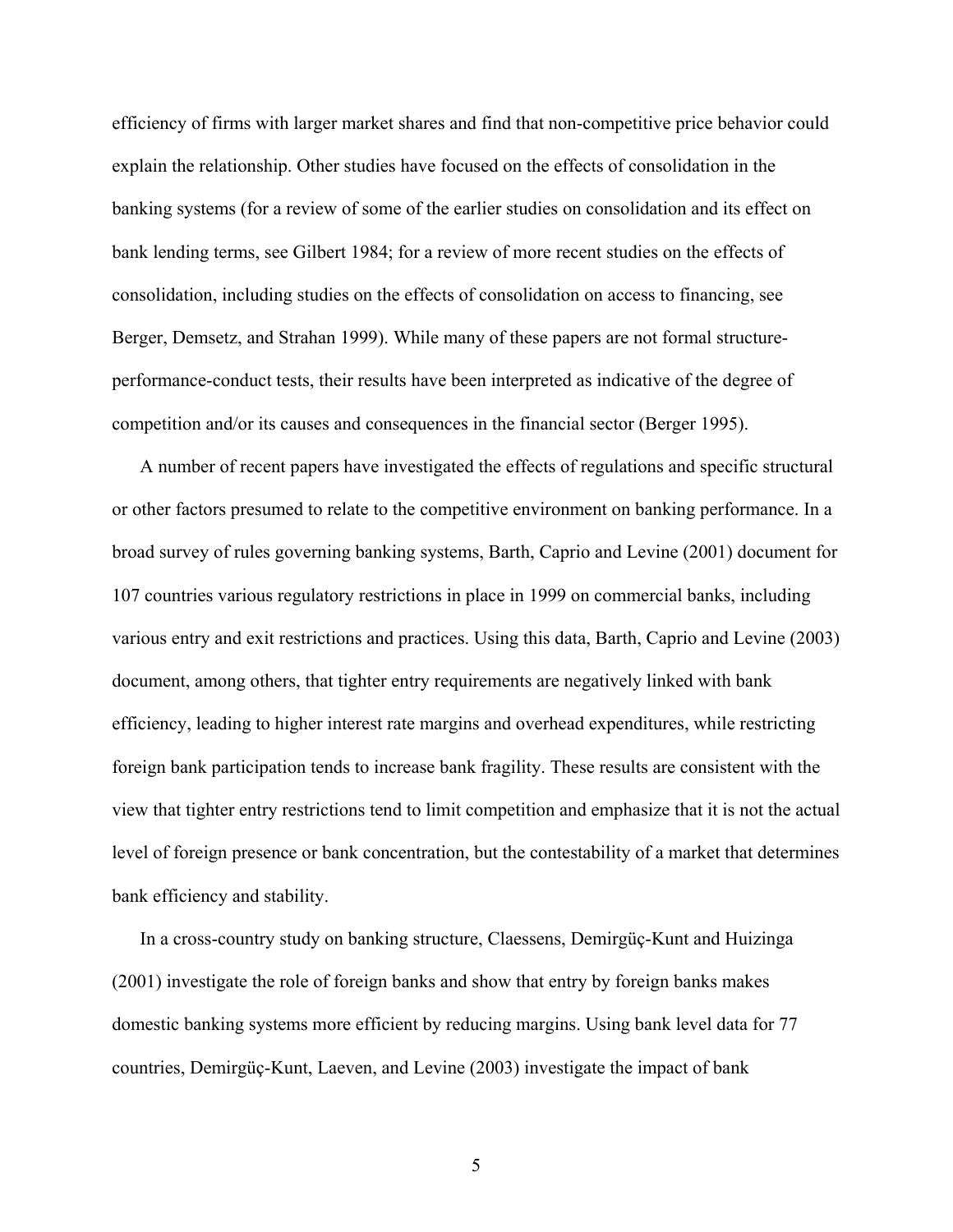concentration and regulations on bank efficiency. They find that bank concentration has a negative and significant effect on the efficiency of the banking system except in rich countries with well-developed financial systems and more economic freedoms. Furthermore, they find bank-level based support that regulatory restrictions on entry of the new banks, particularly concerning foreign banks, and implicit and explicit restrictions on bank activities, are associated with lower levels of bank margins. Their measure of bank efficiency, net interest margin, is not necessarily an indicator of the actual degree of competitive conduct in a market, but may reflect other factors, such as market power and risk preferences. They mitigate this problem by controlling for a number of differences across banks and countries such that they can interpret higher net interest margins as reflecting operational inefficiency. Our paper adds to this literature by using an indicator that directly measures the actual degree of competitive conduct.

# C. Competition Testing: Theory

Most papers reviewed so far did not test for the degree of competition in the banking system using a specific structural model. The theory of contestable markets has drawn, however, attention to the fact that there are several sets of conditions that can yield competitive outcomes, with competitive outcome possible even in concentrated systems. On the other hand, collusive actions can be sustained even in the presence of many firms.

The concept of contestability has spanned a large theoretical and empirical literature covering many industries. Two types of empirical tests for competition have been applied to financial sector (and other industries). The model of Bresnahan (1982) and Lau (1982), as expanded in Bresnahan (1989), uses the condition of general market equilibrium. The basic idea is that profit-maximizing firms in equilibrium will choose prices and quantities such that marginal costs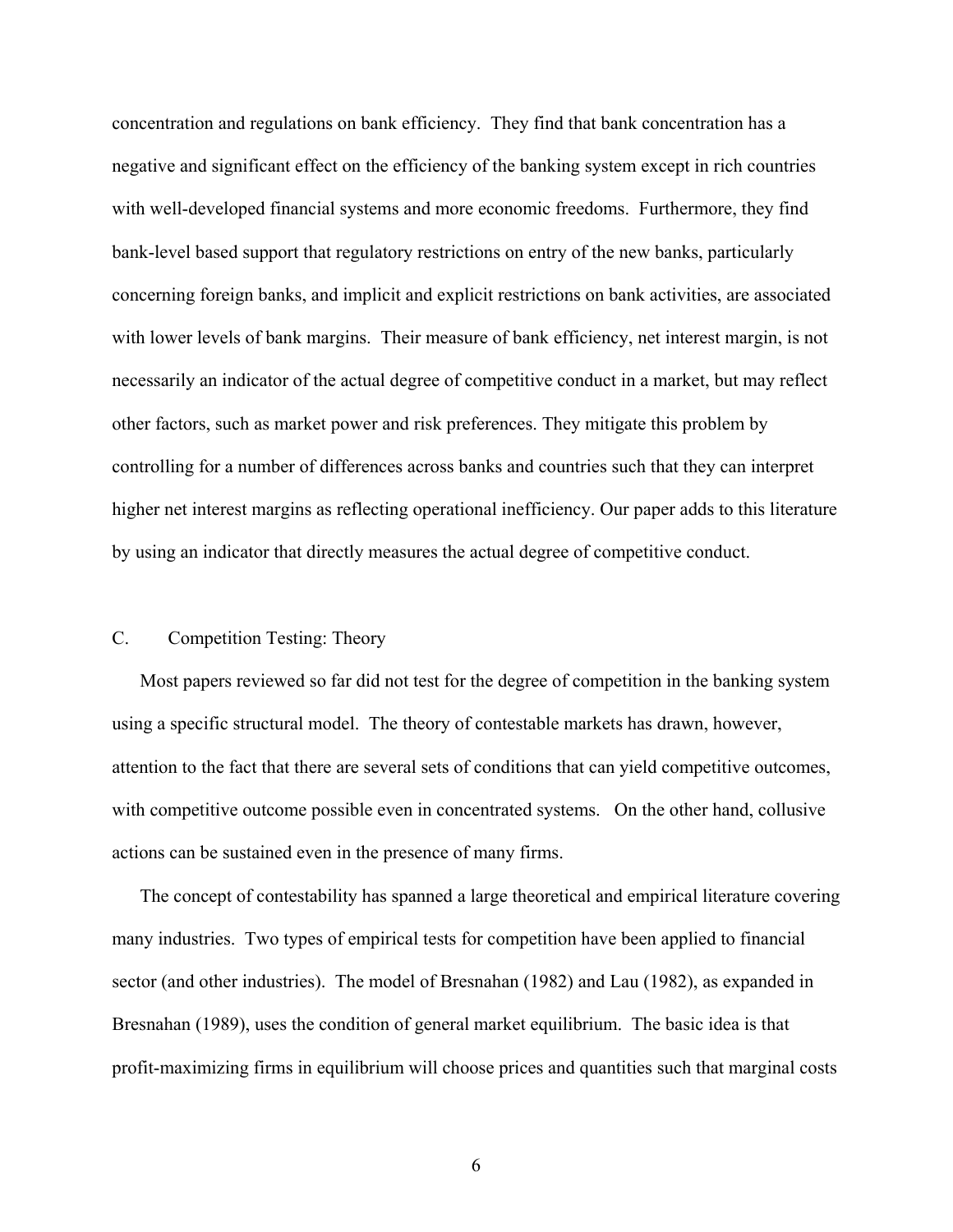equal their (perceived) marginal revenue, which coincides with the demand price under perfect competition or with the industry's marginal revenue under perfect collusion. This model allows for an easy to use test statistic and a direct relationship to a natural measure of excess capacity. Specifically, a parameter can be estimated which provides a measure of the degree of imperfect competition, varying between perfect competition or full market power. One empirical advantage is that one only needs to use industry aggregate data to estimate this parameter, although using firm-specific data is possible as well.

The alternative approach is Rosse and Panzar (1977), expanded by Panzar and Rosse (1982) and Panzar and Rosse (1987). This methodology, abbreviated here to the PR model, uses firm (or bank)-level data. It investigates the extent to which a change in factor input prices is reflected in (equilibrium) revenues earned by a specific bank. Under perfect competition, an increase in input prices raises both marginal costs and total revenues by the same amount as the rise in costs. Under monopoly, an increase in input prices will increase marginal costs, reduce equilibrium output and consequently reduce total revenues. The PR model also provides a measure ("H-statistic") between 0 and 1 of the degree of competitiveness of the industry, with less than 0 being a collusive (joint monopoly) competition, less than 1 being monopolistic competition and 1 being perfect competition. It can be shown, if the bank faces a demand with constant elasticity and a Cobb-Douglas technology, that the magnitude of H can be interpreted as an inverse measure of the degree of monopoly power, or alternatively, as we do, as a measure of the degree of competition.

The advantage of the PR model is that it uses bank-level data and allows for bank-specific differences in production function. It also allows one to study differences between types of banks (e.g., larges versus small, foreign versus domestic). Its drawback is that it assumes that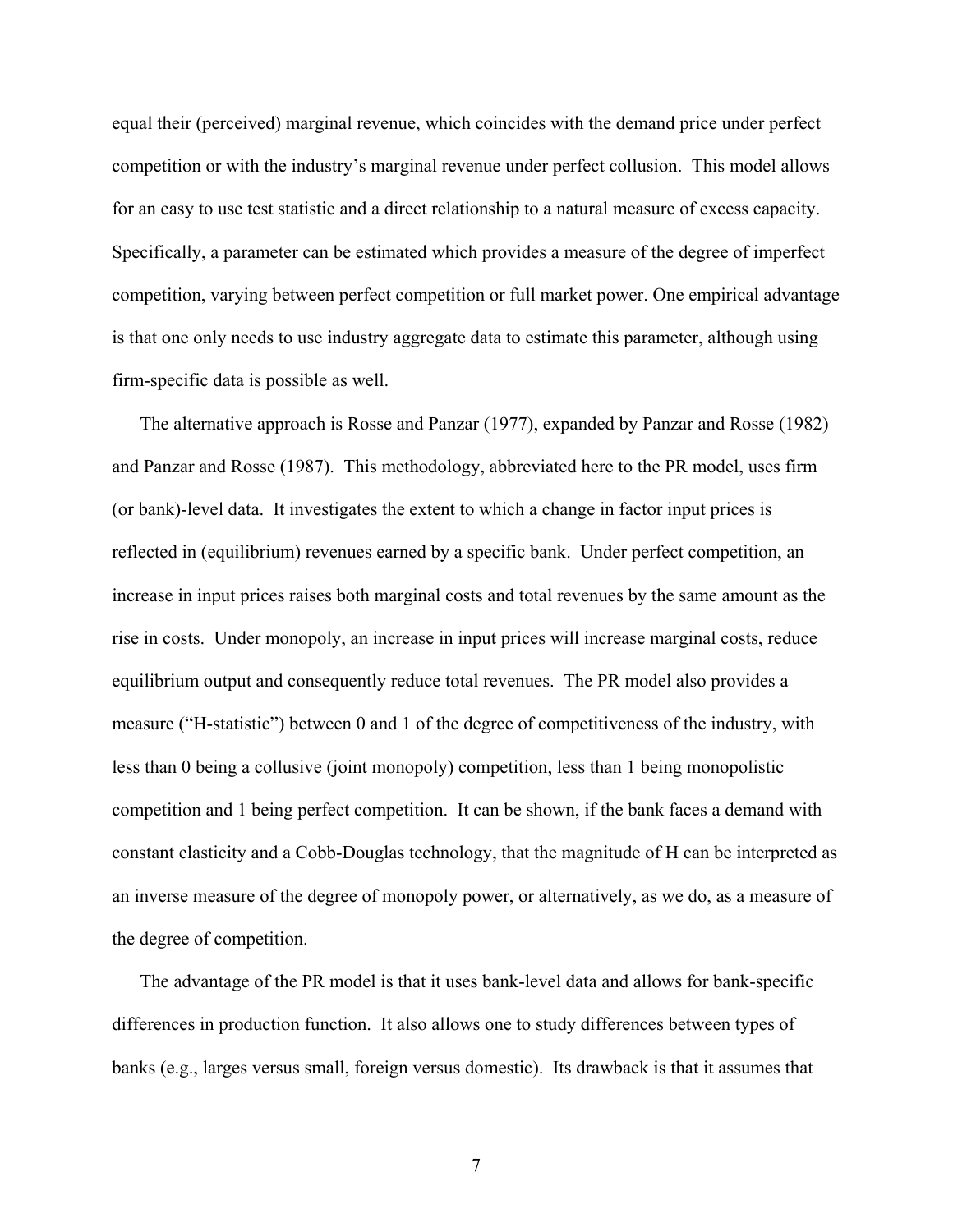the banking industry is in long-run equilibrium, but a separate test exists whether this condition is satisfied.<sup>1</sup> As we have access to bank-level information and as we want to study differences among banks, we choose for the PR model (the empirical specification we use is explained in section two).

#### D. Competition Testing: Empirical Results for Banking Systems

A number of papers have applied either the Bresnahan or the PR methodology to the issue of competition in the financial sector, although mostly to the banking system specifically. Cetorelli (1999) provides more detail on these formal tests and reviews results of previous studies of empirical banking studies. One of the first Bresnahan test is Shaffer (1989). For a sample of US banks, he finds results that strongly reject collusive conduct, but are consistent with perfect competition. Using the same model, Shaffer (1993) finds that the Canadian banking system was competitive over the period 1965-1989, although being relatively concentrated. Gruben and McComb (2003) finds that the Mexican banking system before 1995 was super-competitive, that is marginal prices were set below marginal costs. Shaffer (2001) uses the Bresnahan model for 15 countries in North America, Europe, and Asia during 1979-91. He finds significant market power in five markets and excess capacity in one market. Estimates were consistent with either contestability or Cournot type oligopoly in most of these countries, while five countries were significant more competitive than Cournot behavior would imply.

Shaffer (1982) applied the PR model to a sample of New York banks using data for 1979 and found monopolistic competition. Nathan and Neave (1989) studied Canadian banks using the PR methodology and found results consistent with the results of Shaffer (1989) using the Bresnahan

 $<sup>1</sup>$  In case of short-run, but not long-run equilibrium, the parameter H represents a one-tail test in the sense that a</sup> positive value rejects any form of imperfect competition, but a negative value is consistent with a variety of possibilities, including short-run competition (Shaffer 1983).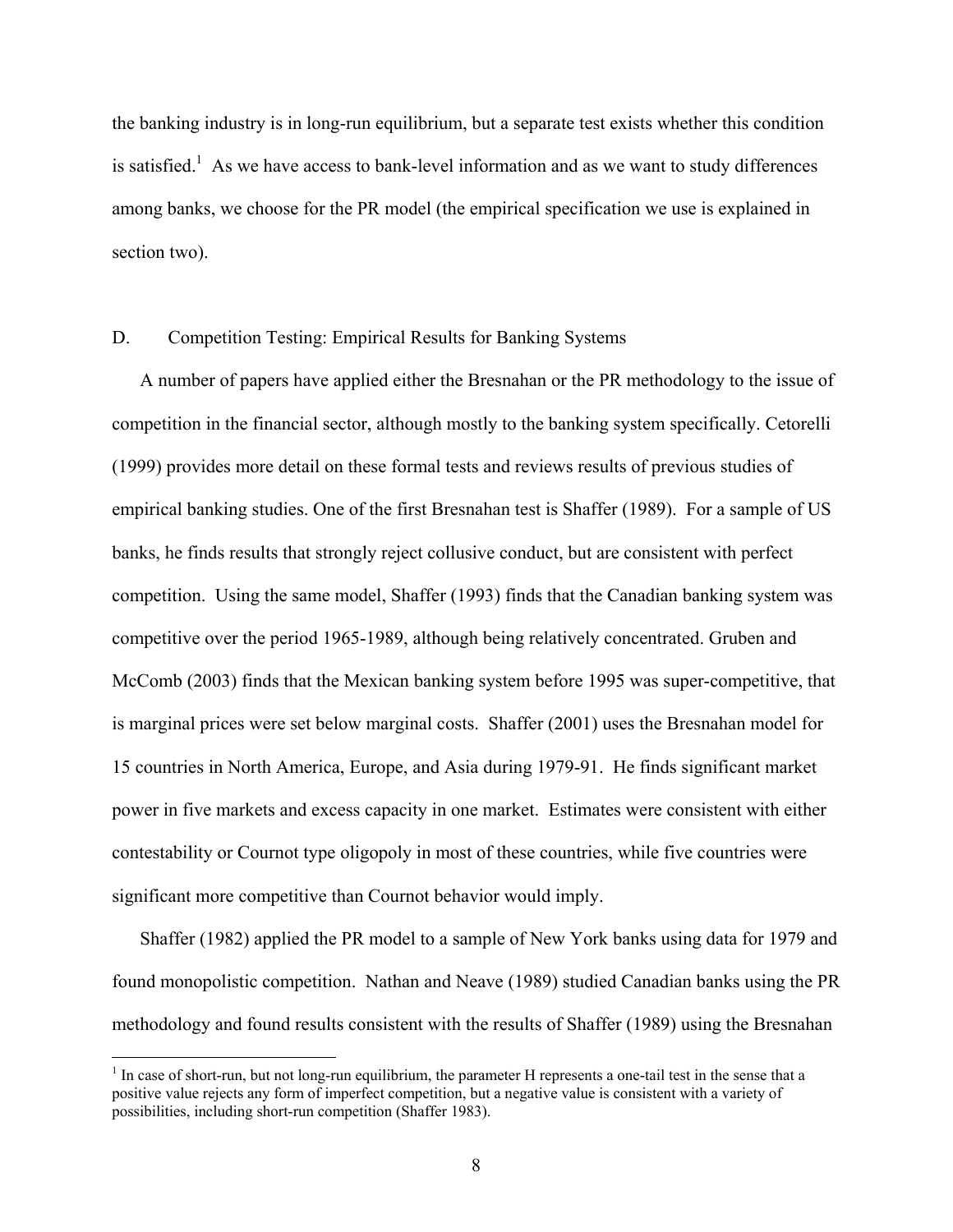methodology, i.e., a rejection of monopoly power. Several papers have applied the PR methodology to European banking systems.<sup>2</sup> Generally, the papers reject both perfect collusion as well as perfect competition and find mostly evidence of monopolistic competition (Bikker and Haaf 2001 summarize the results of some ten studies). Some studies have applied the PR methodology to some non-North American and non-European banking systems. For Japan, Molyneux, Thornton and Lloyd-Williams (1996) find evidence of a monopoly situation in 1986- 1988. Tests on the competitiveness of banking systems for developing countries and transition economies using these models are few to date (Gelos and Roldos 2002, for example, using the PR-methodology report that banking markets of eight European and Latin American countries have not become less competitive, although concentration has increased).

Some studies find differences between types of banks. For example, De Bandt and Davis (2000) find monopoly behavior for small banks in France and Germany while they find monopolistic competition for small banks in Italy and for the large banks in all three countries in their sample. This suggests that in these countries small banks have more market power, maybe as they cater more to local markets.

#### **2. METHODOLOGY**

1

We use the Panzar and Rosse (1982, 1987) (henceforth PR) approach to assess the competitive nature of banking markets around the world. The PR *H* statistics is calculated from reduced form bank revenue equations and measures the sum of the elasticities of the total revenue of the banks with respect to the bank's input prices. The PR *H* statistic is interpreted as follows. *H*<0 indicates

 $2$  These papers include, among others, Molyneux, Lloyd-Williams, and Thornton (1994), Bikker and Groeneveld (2000), and De Bandt and Davis (2000).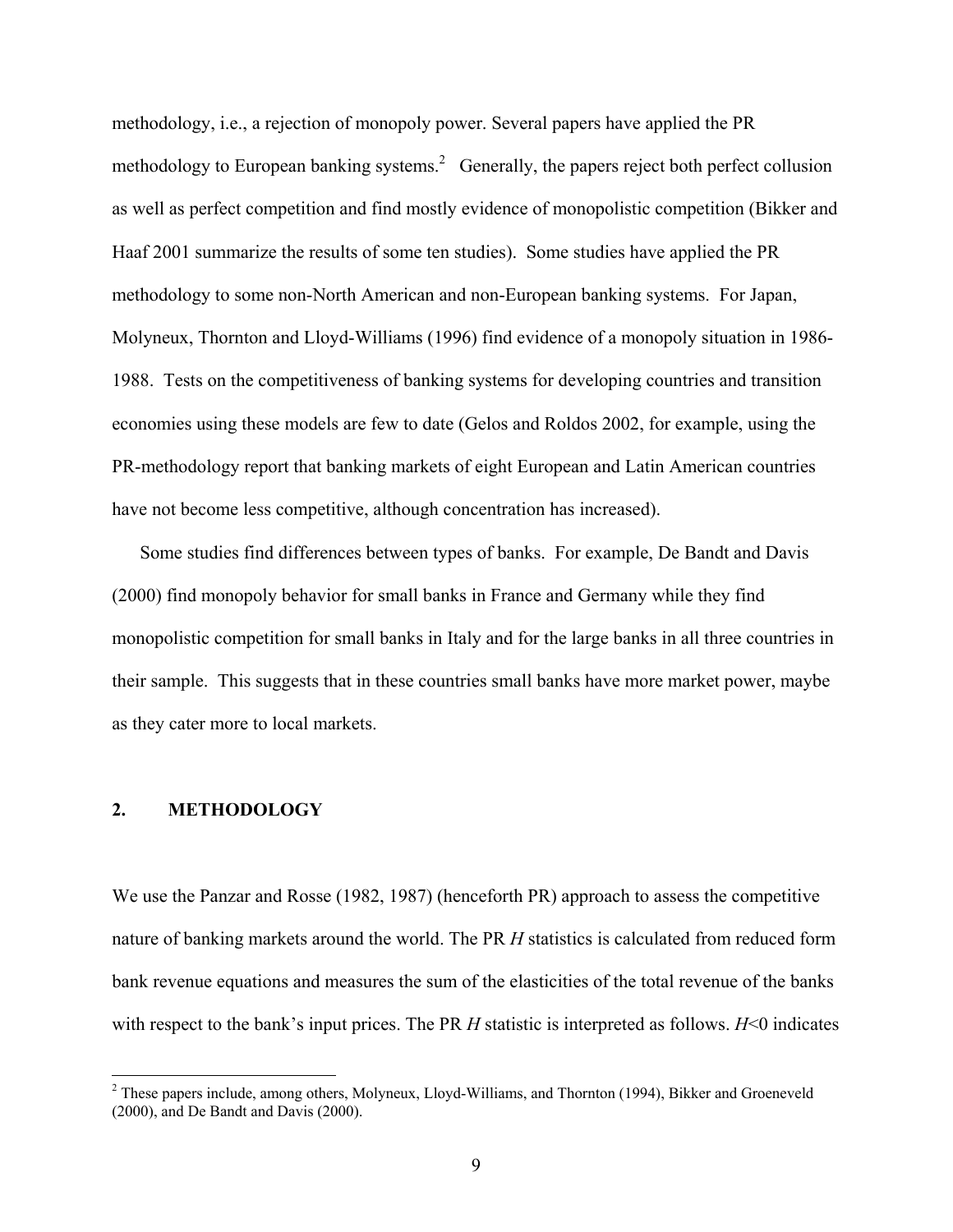a monopoly; *H*=1 indicates perfect competition; and 0<*H*<1 indicates monopolistic competition. Nathan and Neave (1989) point out that this interpretation assumes that the test is undertaken on observations that are in long-run equilibrium. We therefore also test whether the observations are in long-run equilibrium.

#### A. Competitive Environment Test

We estimate the following reduced form revenue equations on pooled samples for each country:

$$
\ln(P_{ii}) = \alpha + \beta_1 \ln(W_{1,ii}) + \beta_2 \ln(W_{2,ii}) + \beta_3 \ln(W_{3,ii}) +
$$
  
+  $\gamma_1 \ln(Y_{1,ii}) + \gamma_2 \ln(Y_{2,ii}) + \gamma_3 \ln(Y_{3,ii}) +$   
+  $\delta D + \varepsilon_{ii}$  (1)

where  $P_{it}$  is the ratio of gross interest revenue to total assets (proxy for output price of loans),  $W_{1,i}$  is the ratio of interest expenses to total deposits and money market funding (proxy for input price of deposits),  $W_{2,i}$  is the ratio of personnel expense to total assets (proxy for input price of labor),<sup>3</sup>  $W_{3,i}$  is the ratio of other operating and administrative expense to total assets (proxy for input price of equipment/fixed capital). The subscript *i* denotes bank *i*, and the subscript *t* denotes year *t*. This model is similar to models used previously in the literature to estimate H-statistics for banking industries.

<sup>&</sup>lt;sup>3</sup> Due to lack of data on total employees, we do not express the unit cost of labor in terms of total employees but in terms of total assets.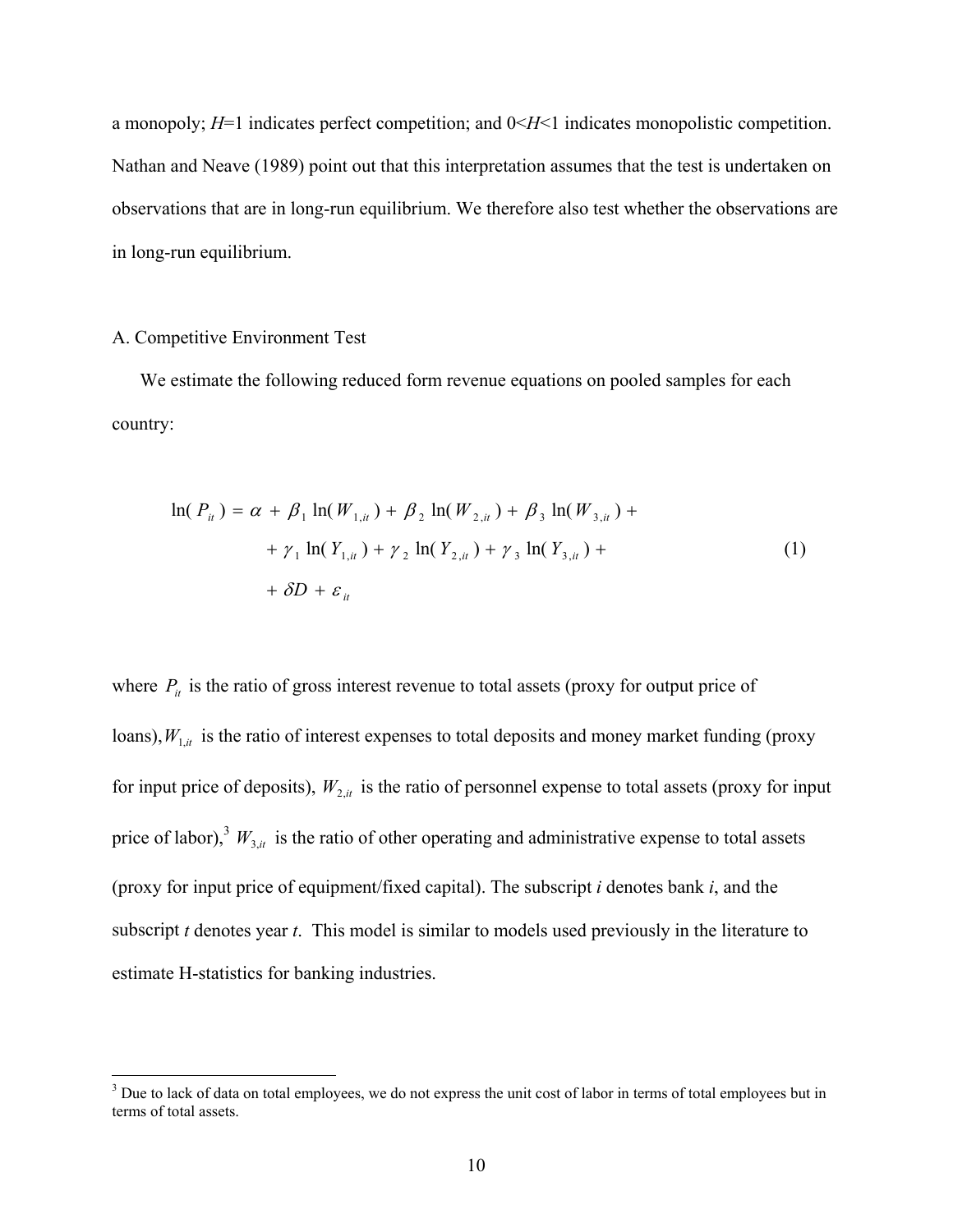We include several control variables at the individual bank level. Specifically,  $Y_{1,i}$  is the ratio of equity to total assets,  $Y_{2,i}$  is the ratio of net loans to total assets, and  $Y_{3,i}$  is the logarithm of total assets (to control for potential size effects). *D* is a vector of year dummies for the years 1995 through 2001 (we drop the year dummy for the year 1994). We take natural logarithms of all variables. We estimate model (1) both using OLS with time dummies and GLS with fixed bank-specific effects (in the latter case  $\alpha = \alpha_i$ ). The *H*-statistic equals  $\beta_1 + \beta_2 + \beta_3$ . In what follows we refer to H1 as the H-statistic estimated using OLS, and to H2 as the H-statistic based estimated using GLS with fixed-bank effects.

# B. Equilibrium Test

Since the PR-model is only valid if the market is in equilibrium, we also estimate the following equation for each country:

$$
\ln(ROA_{ii}) = \alpha + \beta_1 \ln(W_{1,ii}) + \beta_2 \ln(W_{2,ii}) + \beta_3 \ln(W_{3,ii}) +
$$
  
+  $\gamma_1 \ln(Y_{1,ii}) + \gamma_2 \ln(Y_{2,ii}) + \gamma_3 \ln(Y_{3,ii}) +$   
+  $\delta D + \varepsilon_{ii}$  (2)

where *ROA* is the pre-tax return on assets (pre-tax profits to total assets). Because return on assets can take on (small) negative values, we compute the dependent variable as *ROA*'=ln(1+*ROA*) where *ROA* is the unadjusted return on assets. We define the equilibrium *E*statistic as  $\beta_1 + \beta_2 + \beta_3$ . We test whether  $E = 0$ , again using a F-test. If rejected, the market is assumed not to be in equilibrium. The idea behind this test is that, in equilibrium, returns on bank assets should not be related to input prices. This approach for testing whether the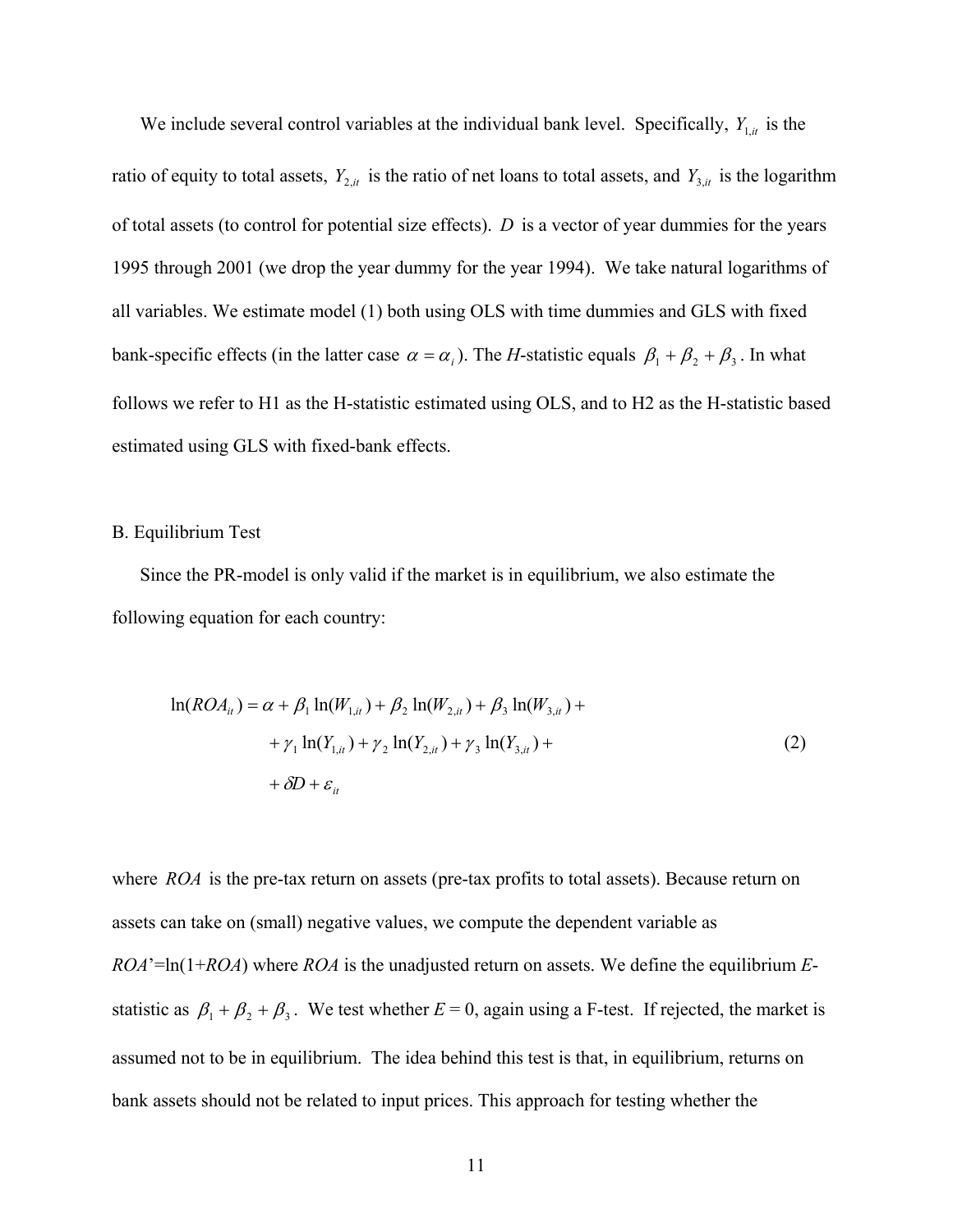observations are in long-run equilibrium has previously been used in the literature (see, for example, Shaffer 1982 and Molyneux et al. 1996).

#### C. Alternative Specification

For robustness, we estimate an alternative reduced revenue equation where we include the ratio of total revenue to total assets as the dependent variable, where total revenue is calculated as gross interest revenue plus other operating revenues, such as fee income and commission income. The dependent variable now includes also non-interest revenues, which arguable makes it a more comprehensive measure of the overall degree of competition in banking services. The other, explanatory variables remain the same. Again, we estimate the model using OLS and GLS with fixed-bank effects and refer to H3 as the H-statistic based on model estimated using OLS, and to H4 as the H-statistic estimated using GLS with fixed-bank effects. We also check whether the market is in equilibrium using the same test as for the gross interest revenue to total assets ratio.

# **3. DATA AND RESULTS FOR THE COMPETITIVENESS INDICATOR**

#### A. Data

We use bank-level data from BANKSCOPE, a database containing bank financial statements used in a number of other cross-country studies. We have panel data for the years 1994-2001 and we include all banks: commercial banks, savings banks, cooperative banks, and bank holding companies. We use data from consolidated accounts if available, and otherwise from unconsolidated accounts (to avoid double-counting).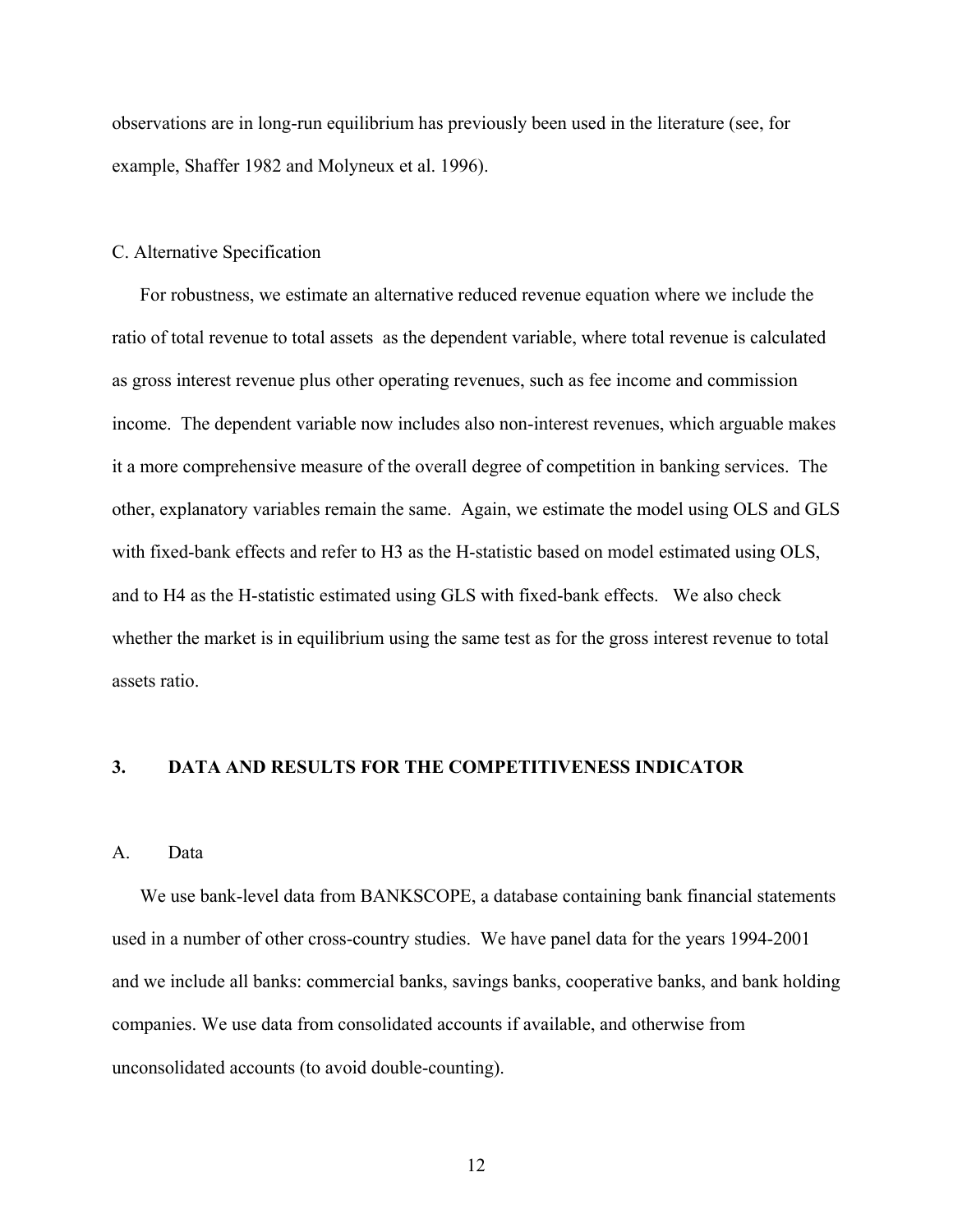We start with the complete sample of banks in BANKSCOPE, resulting in a total number of bank-year observations of 54,038 (on average 6,755 banks per year). The sample we end up using is smaller, however, as we apply some selection criteria. First, we apply a number of outlier rules to the main variables corresponding to the  $1<sup>st</sup>$  and 99<sup>th</sup> percentiles of the distributions of the respective variables. This also deletes banks for which data on one of the main variables is not available, such as data on interest expense or personnel expense. We also delete countries with less than 50 bank-year observations (we need a reasonable number of bank-year observations for each country to estimate the H-statistics; we set the minimum number of observations to 50). This reduced sample consists of 37,107 bank-year observations. We also delete countries with data for less than 20 banks since we need at least 20 observations per country to get reasonable accurate H estimates for each country.<sup>4</sup> Furthermore, some countries in BANKSCOPE do not have adequate coverage of banks and only include the very large banks in the country. This reduces the sample by another 1,273 bank-year observations.

The final sample consists of 35,834 bank-year observations (4,479 banks on average per year). It is an unbalanced panel with the largest number of 5,002 bank observations for the year 1999.<sup>5</sup> The final sample we use consists of 50 countries. A description and definition of the variables can be found in Table 1. In terms of number of banks, banks from France, Germany, Italy, Switzerland and United States dominate the sample. In each of these countries we have more than 1,000 bank-year observations (see also Table 2). $<sup>6</sup>$ </sup>

 $\overline{a}$ 

<sup>&</sup>lt;sup>4</sup> We therefore drop observations from the following countries: Bahrain, Bolivia, Cyprus, El Salvador, Ireland, Israel, Jordan, Kazakhstan, Republic of Korea, Nepal, Saudi Arabia, Slovak Republic, Slovenia, Sweden, Thailand, United Arab Emirates, and Vietnam.

<sup>&</sup>lt;sup>5</sup> The distribution of the sample across years is as follows: 3,934 banks in 1994; 4,327 banks in 1995; 4,633 banks in 1996; 4,731 banks in 1997; 4,852 banks in 1998; 5,002 banks in 1999; 4,741 banks in 2000; and 3,614 banks in 2001. The total number of bank-year observations is 35,834.

<sup>&</sup>lt;sup>6</sup> We need to exclude a large number of Japanese banks, because BANKSCOPE does not have data on personnel expense for most large Japanese banks. Our sample of Japanese banks is therefore much smaller than the actual number of Japanese banks.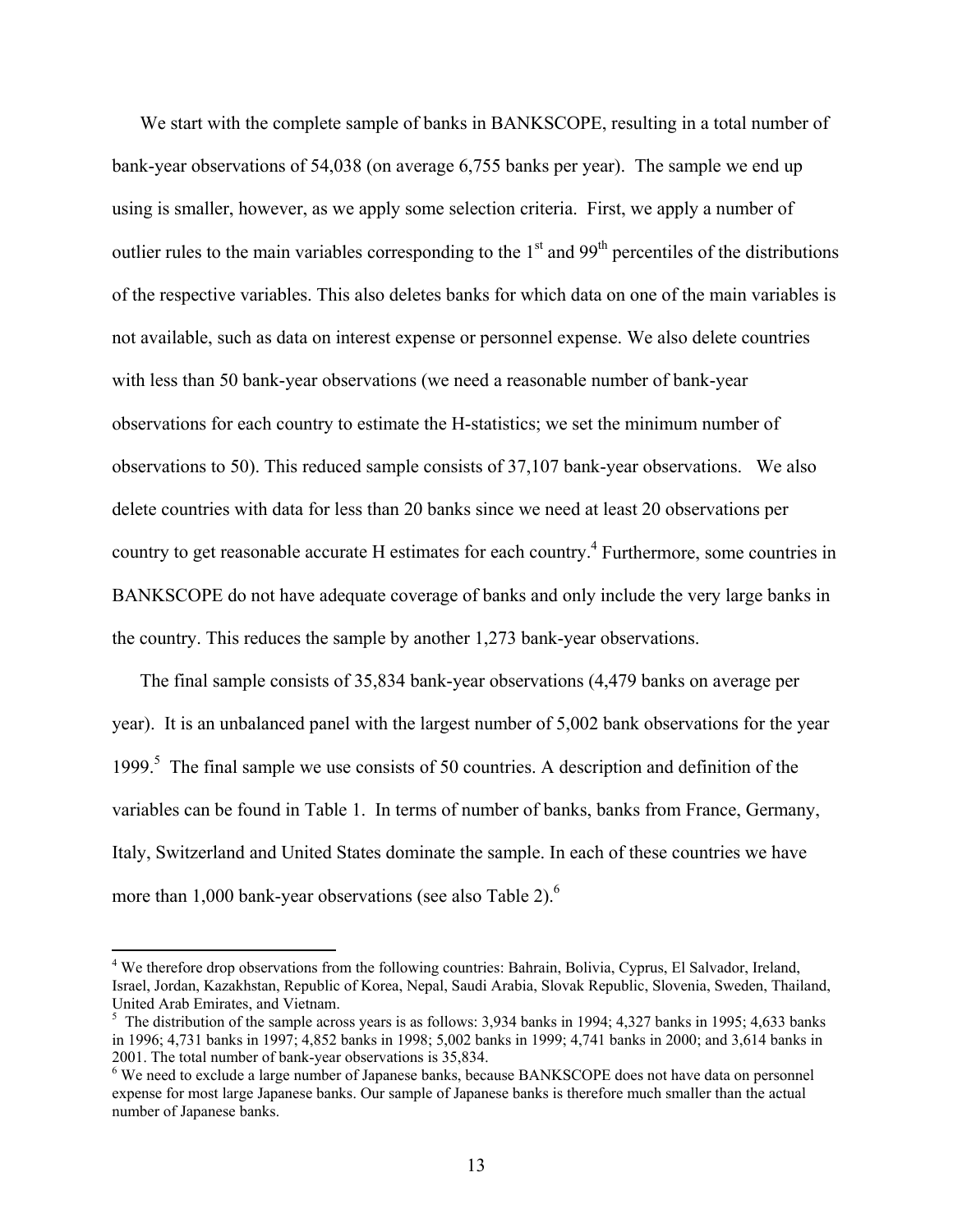#### B. Competitive Environment Indicator

 $\overline{a}$ 

We estimate the *H*-statistics on the basis of the four models. The four estimates vary in terms of estimation technique, respectively Pooled OLS with time dummies (H1 and H3) vs. Fixed effects with time dummies (H2 and H4), and in terms of dependent variable, Gross interest revenue as dependent variable (H1 and H2) vs. Total revenues as dependent variable (H3 and H4). We find that the four measures generally provide close estimates of the H-statistic for each country. This suggests that the methods are relatively robust. Since each estimation method has some specific advantages and disadvantages, we take the average of the four estimates as our measure of the competitiveness of various banking markets. The results for the average of the four H-statistics, the standard errors, and the number of banks and observations used are reported in Table  $2<sup>7</sup>$ 

The H-statistic varies generally between 0.60 to 0.80, suggesting that monopolistic competition is the best description of the degree of competition. There does not appear to be any strong pattern among type of countries, although it is interesting that some of the largest countries (in terms of number of banks and general size of their economy) have relatively low values for the H-statistics. As small banks may operate more in local markets that are less competitive, studying all banks may lead to a distorted measure of the overall competitiveness of a banking system, especially in countries with a large number of banks, such as the United States. In our empirical work, we will therefore investigate whether our results change when we

 $<sup>7</sup>$  We conducted the equilibrium tests for all the markets and found that the banking systems of most countries are in</sup> "equilibrium" (not reported). We nevertheless did conduct a robustness test by excluding those countries that fail to meet the equilibrium test at the 5 percent significance level, but our main results were not affected when excluding these countries.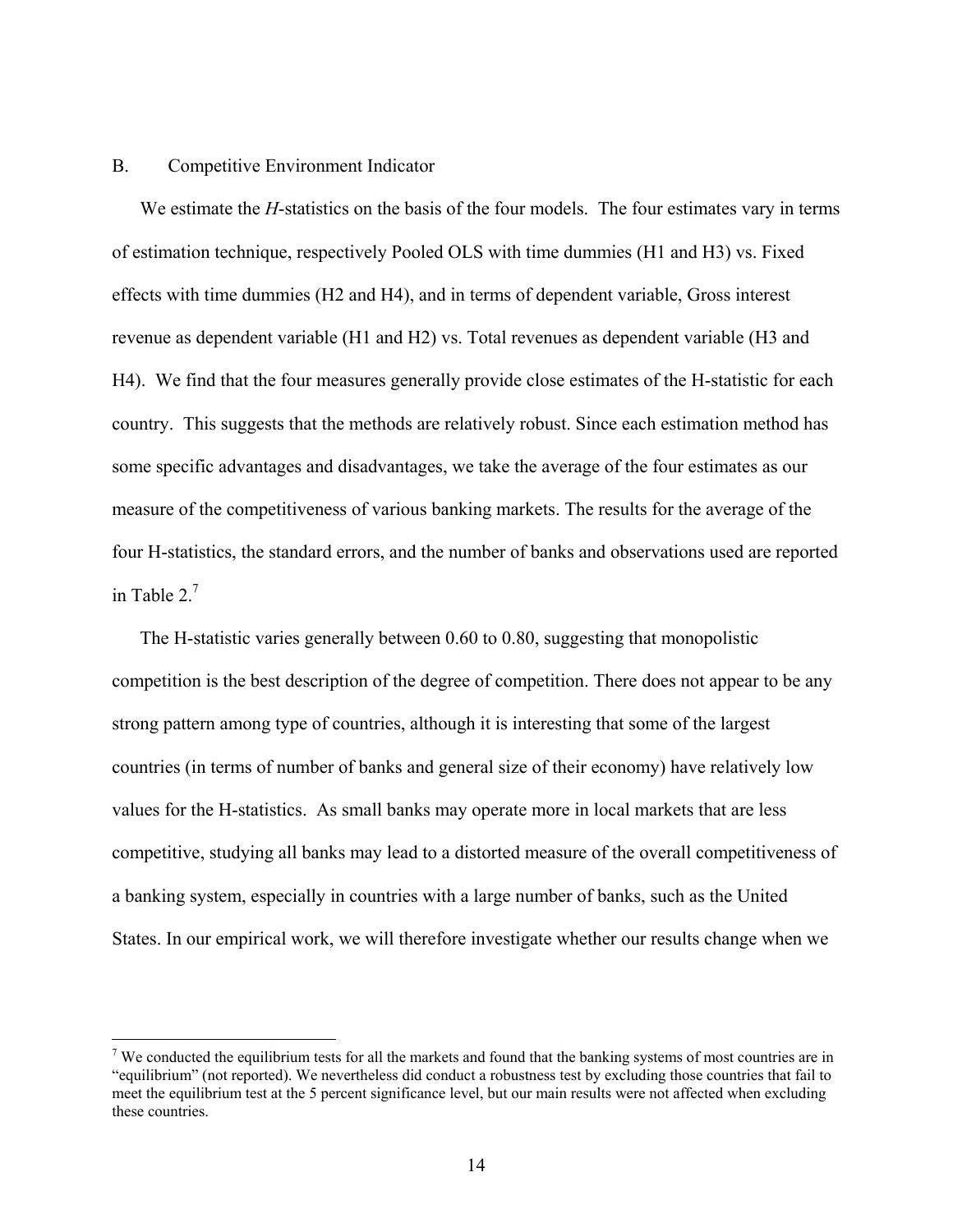compute H-statistics using data on large banks rather than all banks for countries with many banks.

# **4. DETERMINANTS OF THE COMPETITIVENESS INDICATOR**

#### A. Cross-Country Regressions

We next identify factors that can explain the assessment of the competitiveness of the banking system across countries. To do so, we regress the average *H*-statistic on a number of country characteristics. $8 \text{ The regression model is as follows:}$ 

$$
H_i = \alpha + \beta B_i + \varepsilon_i
$$

 $\overline{a}$ 

where  $H_i$  is the average *H*-statistic for country *i*, based on individual bank data for the period 1994-2001, and Β*i* is a vector of country characteristics. We run these cross-country regressions for our regular sample of 50 countries that includes only countries with at least 50 bank-year observations and at least 20 banks. As a robustness, we also run the cross-country regressions using a smaller sample of 39 countries that includes only countries with at least 100 bank-year observations and at least 20 banks.

As explanatory variables we use a number of variables also used in other cross-country studies to explain banking system performance, stability, and competitiveness. The explanatory data fall in four categories: market structure, contestability, inter-industry competition and general level of development. Data on banking structure and contestability typically refer to the

<sup>&</sup>lt;sup>8</sup> We also performed all regression results using the four individual estimates for each estimation technique as robustness test (not reported).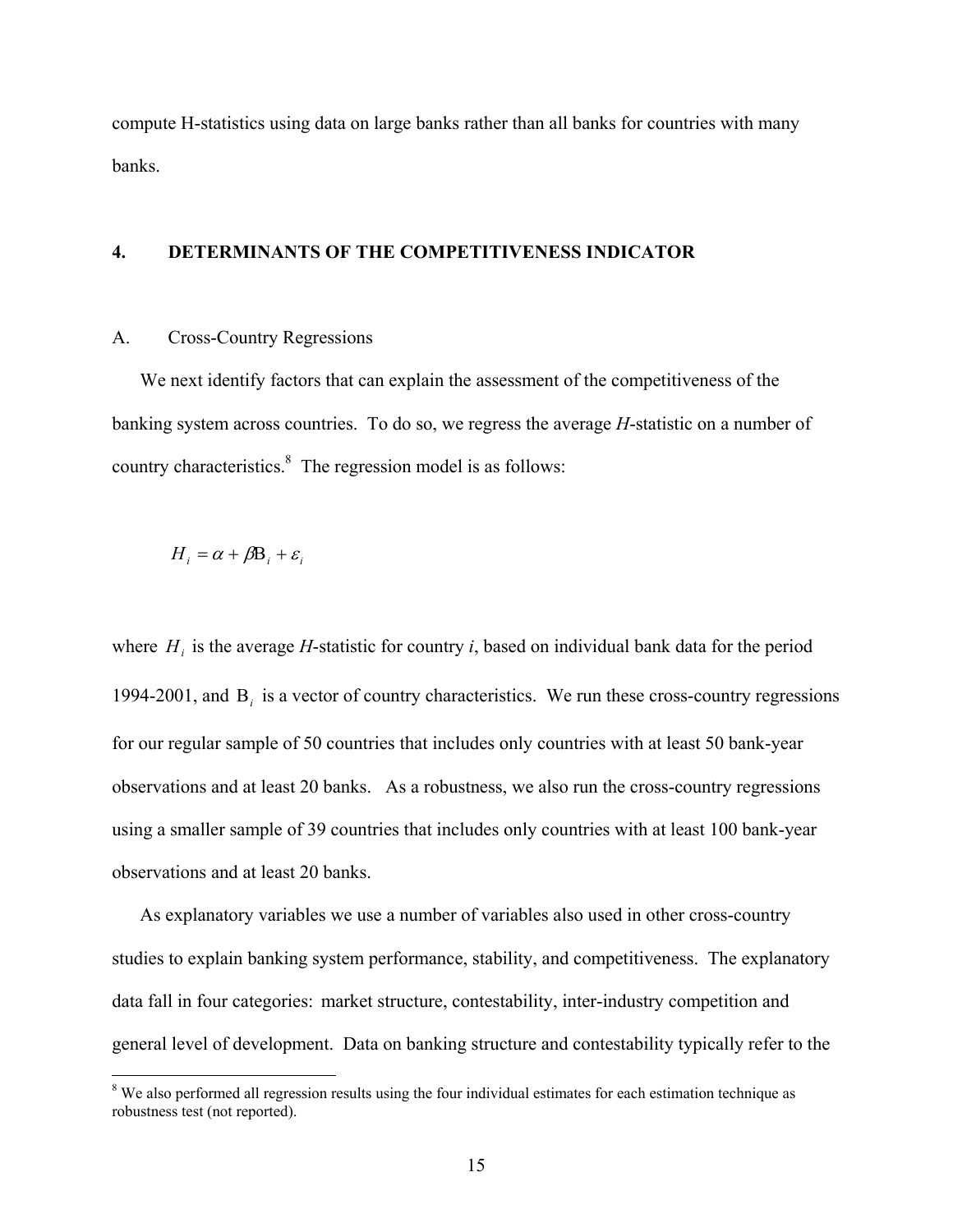situation as of end-1999, which is towards the end of our data period. As in other studies, we rely on the relative stability of the regulation and supervision frameworks. Data on inter industry competition and the country's general development refer to the beginning of the estimation period.

For the structure of the banking system, we use, from the date base established by Barth, Caprio, and Levine (2001), three variables: the 5-bank concentration ratio, a measure of banking system concentration; the Logarithm of the number of banks per million inhabitants in a particular country, as proxy for the density of banks; and the Foreign bank ownership variable, that is, the share in assets/numbers of banks which are foreign-controlled.<sup>9</sup> All of these measures have been used by others when investigating the impact of banking structure on performance, stability, and efficiency.

For the contestability of the respective markets, we use, again from the Barth, Caprio, and Levine (2001) data base, the Activity restrictions variable, indicating the limits imposed on commercial banks to engage in securities markets, insurance and real estate activities with higher scores indicating more restrictions; and the Entry fit test variable, an indicator of the severity of the entry regime with higher scores indicating less severe restrictions. The Activity variable refers to the legal rules in place while the Entry fit variable refers to the actual practices of the supervisory agencies in the country.<sup>10</sup>

We use two indicators to describe the competition coming from inter industry. To investigate the impact of the degree of competition banks face from capital markets, we use the size of the country's stock market capitalization to GDP. As a proxy for competition from non-

 $\overline{a}$ 

 $9$  We also used from the Barth, Caprio, and Levine (2001) data base the degree of state-owned banks, but did not find this variable to have significant effects and therefore did not add it.

<sup>&</sup>lt;sup>10</sup> We also used from the Barth, Caprio, and Levine (2001) data base the degree of entry applications denied, but again did not find this variable to have significant effects and therefore did not include it.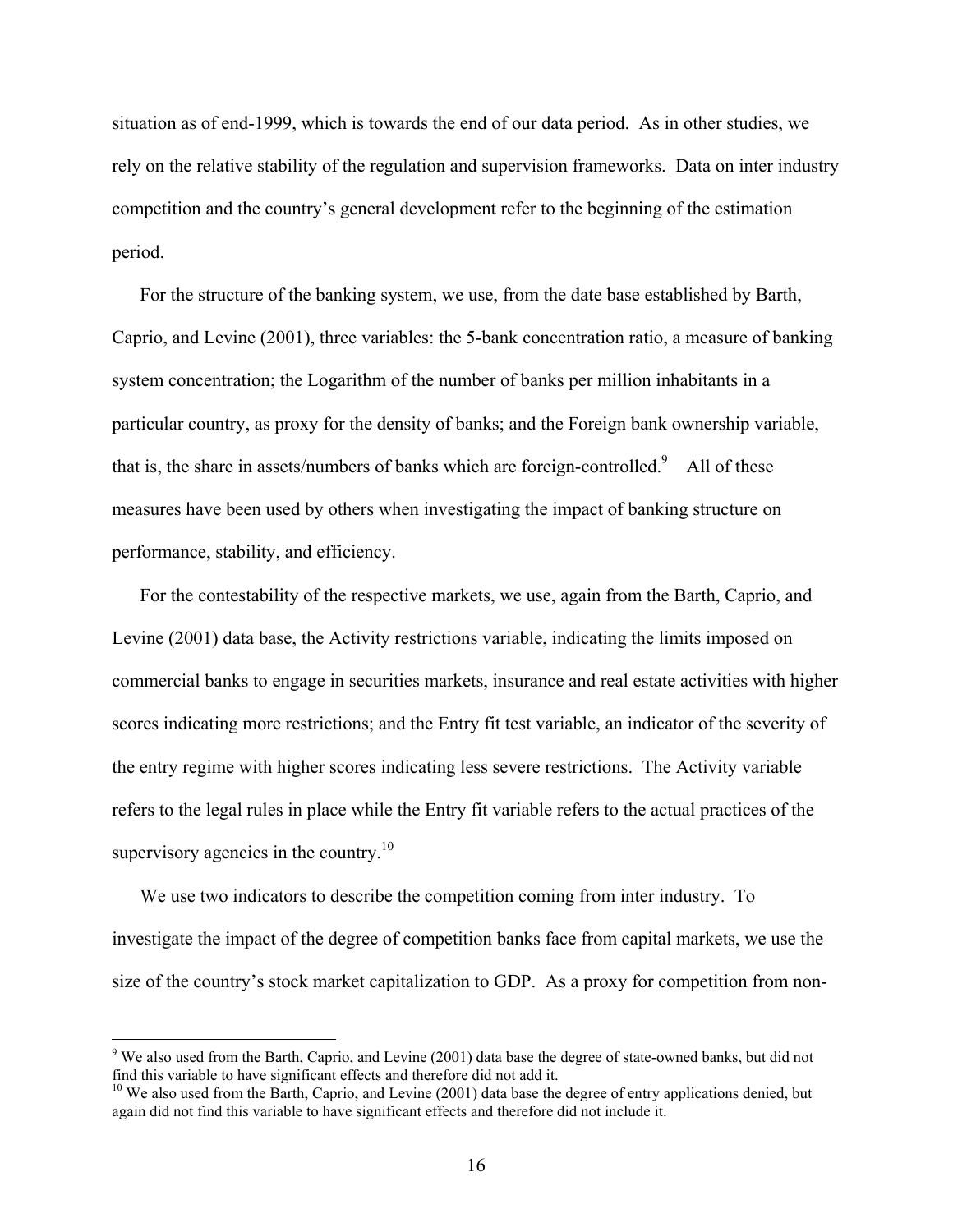bank financial institutions, we use data collected by Beck, Demirguc-Kunt and Levine (2000) on the amount of annual life insurance premiums collected divided by GDP. These data on stock markets and life insurance refer to the year-end 1994. We expect to find positive coefficients for both indicators as the more developed other parts of the financial sector are, the more competitive pressure there will be on the banking system.

We also control for the countries' general economic development, macro-economic stability and institutional framework as these can be expected to affect banking system performance. Others have, for example, found that banking system structure indicators have a less close relationship with competitiveness indicators in more developed countries (Demirgüç-Kunt, Laeven, and Levine 2003). As a proxy for the general level of development of the country, we use the logarithm of per capita GDP in 1995. We also expect that it will be less likely that a banking system will be more competitive when it is subject to high inflation as prices of financial services, such as interest rates, will be less informative. As an indicator for macro-economic stability, we use the inflation rate in 1995. Both per capita GDP and inflation come from the World Development Indicators (WDI). Finally, we want to investigate the role of the quality of the country's overall institutional framework, especially the degree of protection of property rights, which has been found to be an important foundation for a well-functioning financial system. For this, we use an index of property rights from the Economic Freedom Index, used by many others, with lower score indicating better protection of property rights. The index is the average for the period 1995-99 and is obtained from the Heritage Foundation.

Table 3 reports the matrix of correlations between and among the dependent and independent variables. As a start, it is useful to note that many of the correlations are not statistically significant; out of the 55 correlations 21 are significant at the 10% level. Most of these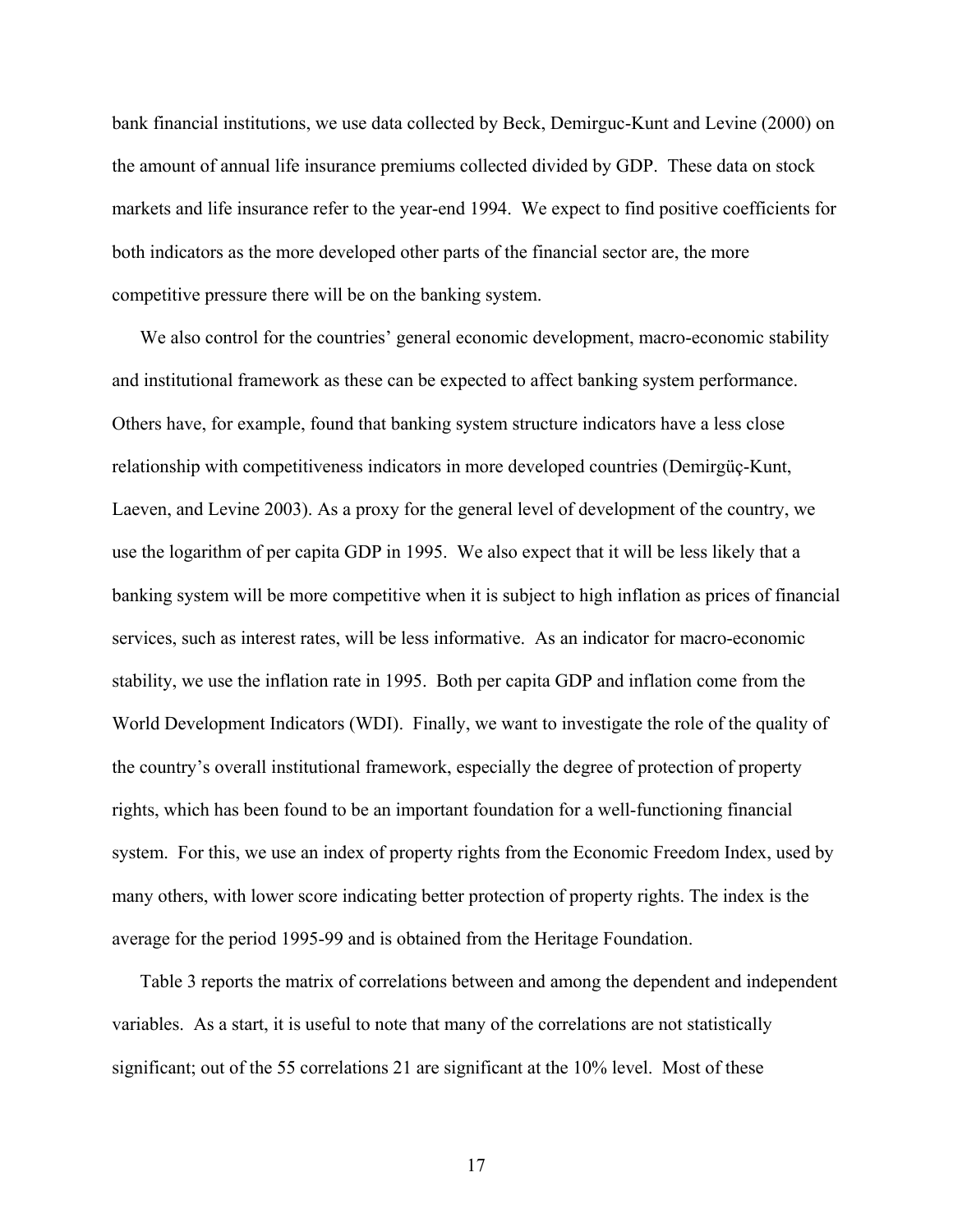significant correlations concern relationships among the independent variables that have been documented extensively. There are, for example, significant positive correlations between GDP per capita and the property rights index and our measures of financial markets development (stock market capitalization and insurance penetration). General development as measured by GDP per capita and property rights are also positively related, while inflation is negatively related to GDP per capita and financial market development variables.

More interesting are the relationships of the independent variables with the competitiveness measure. We find a statistically positive relationship between the competitiveness indicator and the banking system concentration variable, which suggests that more concentrated banking systems are more competitive. The correlation between the competitiveness indicator and the number of banks per population, in logs, is not statistically significant. In terms of contestability indicators, the only significant correlation with the competitiveness indicator is for the entry fit test, at the 7% level. The correlation with the foreign bank ownership is positive, but statistically significant only at the 16% level. The inter industry competition measures are not significantly correlated with the competitiveness indicator, nor are the GDP per capita, inflation and property rights variables.

Table 4 reports the base regression results regarding the cross-country determinants of the average *H*-statistic. The results are presented in columns, depending on the categories of independent variables included. All regressions include the two macro-economic variables we have, GDP per capita and inflation, to control for differences in economic development. Besides these two macro variables, the column Structure only includes the banking structure variables, i.e., the bank concentration, density of banks and foreign ownership variables. The column Contestability includes only the contestability indicators, i.e., restrictions on the activities of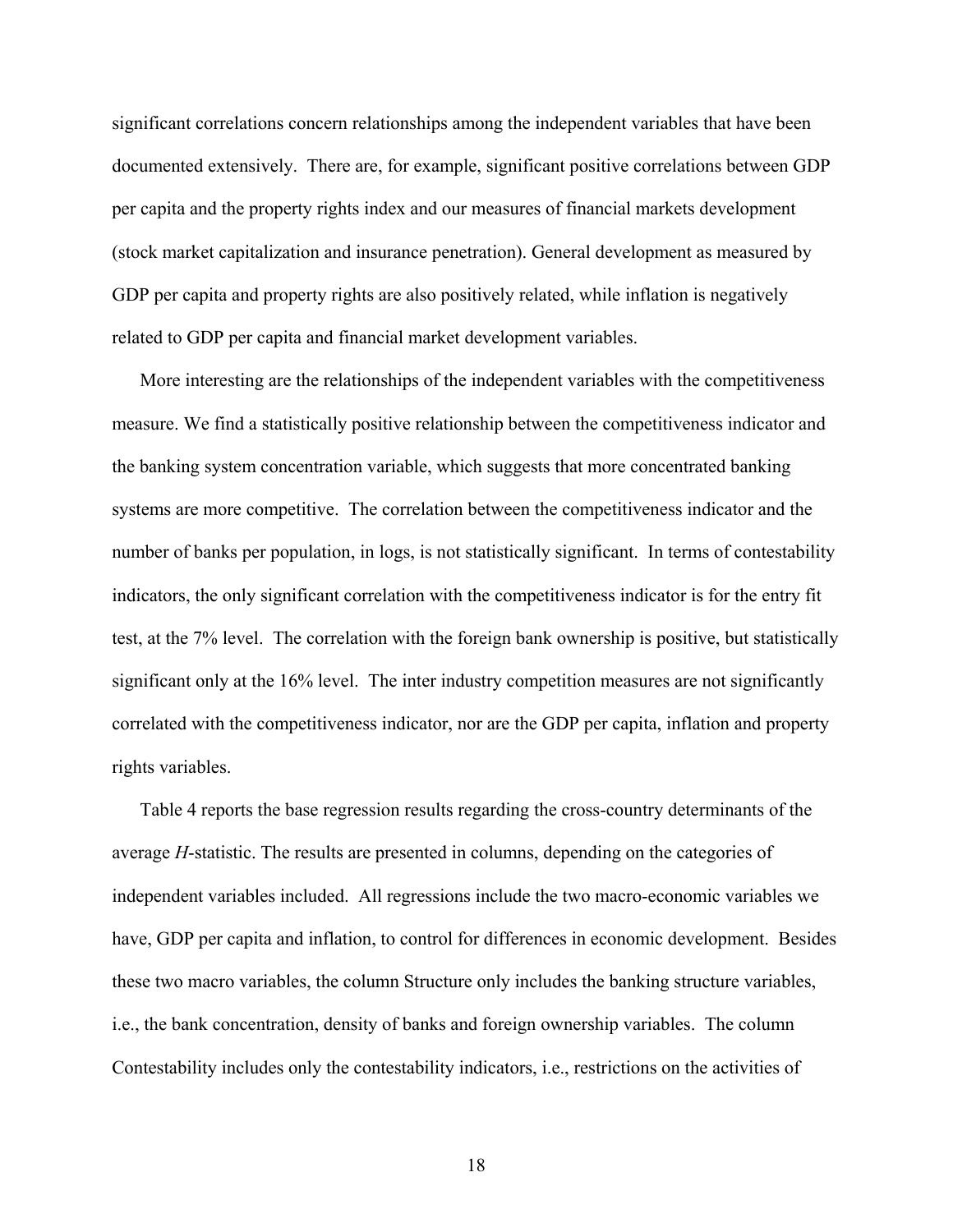banks in terms of providing other types of financial services and the entry fitness test variables. The column Inter-Industry investigates the impact of competition from other financial services industries by including variables on the size of capital markets and insurance industries. The fourth column combines two sets of indicators, the combined effects of banking structure and contestability. It excludes inter industry competition variables, as those are not statistically significant on their own. Finally, the last column Institutions investigates in addition to the banking structure and contestability variables, the role of property rights. In all regressions, we adjust the standard errors of the regression model using the White method to control for any remaining heteroskedasticity in the error terms.

We run our regressions using weighted least squares as the H-statistics are generated variables from the first step regressions with standard errors and we therefore face heteroskedasticity in the dependent variable. We use as weights the inverse of the estimated variance of a particular country's generated H-statistic, thus giving more value to those Hstatistics that are estimated with less error. We also conducted the cross-country regressions using simple least squares as well as for each of the four individual H-statistics and we found very similar results (not reported).

We find little evidence that variables describing the banking system structure can help explain its measured competitiveness, or at least in the way typically posed. We find that bank concentration is not negatively correlated with the *H*-statistic, as may be expected, but rather we find a positive and statistically significant relationship, that is, more concentrated banking systems face a greater degree of competition. Similarly, the density of banks variable is not significantly positively related to the competition indicator, and, although not statistically significant, has even a negative sign, that is, the fewer banks relative to population, the more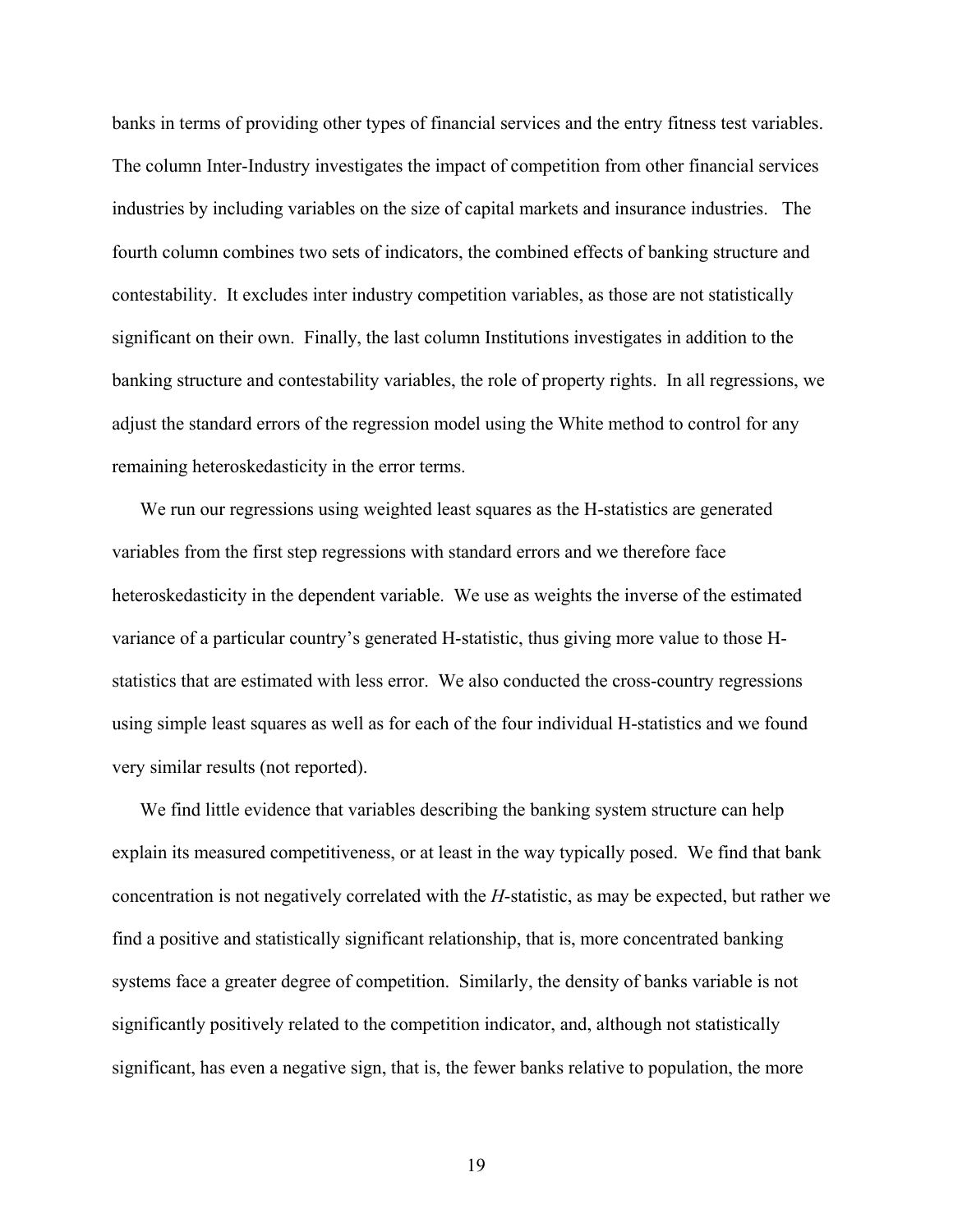competitive the system is. It suggests that the *H*-statistic and the bank concentration measure are two variables that cover different concepts, that is, bank concentration may not be a good summary statistic for bank competitive environment.<sup>11</sup> It confirms findings in the general industrial organization literature that the degree of competition is not necessarily related to market structure. In terms of the degree of foreign bank ownership, more foreign bank ownership seems to improve the level of competition in the home market, suggesting that the nature of ownership matters for competition.

Of the contestability variables we use, we find that cross-country variations in bank competition can be explained by differences in a lack of activity restrictions, with fewer restrictions enhancing competition. We find a similar effect for the severity of entry fitness tests, with less severe fitness tests positively affecting banking system competition. This suggests that more contestable systems face greater competition.<sup>12</sup> In terms of inter industry competition, we find no evidence that there is an impact of the development of the stock markets or insurance industry on the competitiveness of the banking system. In terms of the general level of development, we find that the GDP per capita and the inflation rate are never statistically significant and the signs of the coefficients are not always the same. This suggest no general patterns in the degree of competition across countries of different levels of development.

When we include both market structure and contestability variables to explain the variation in the competition indicator (column All), we find that market concentration, foreign bank ownership, and activity restrictions are statistically significant. The signs are the same, i.e., more

 $\overline{a}$ 

 $11$  This result is, however, importantly influenced by the United States and some other countries with a large number of banks. For these countries we find a low H-statistic while the markets have a relatively low degree of banking system concentration. Excluding four countries with large number of banks, United States, France, Germany, and Italy, we find no statistically significant relationship between the 5-bank concentration ratio and our measure of competitiveness (not reported).

<sup>&</sup>lt;sup>12</sup> Since the effects of the degree of permitted contestability may vary by market structure, we also checked for interaction effects between our entry and activity restrictions variables and the banking structure variables. We did not find, however, any consistent results for these interaction effects (not reported).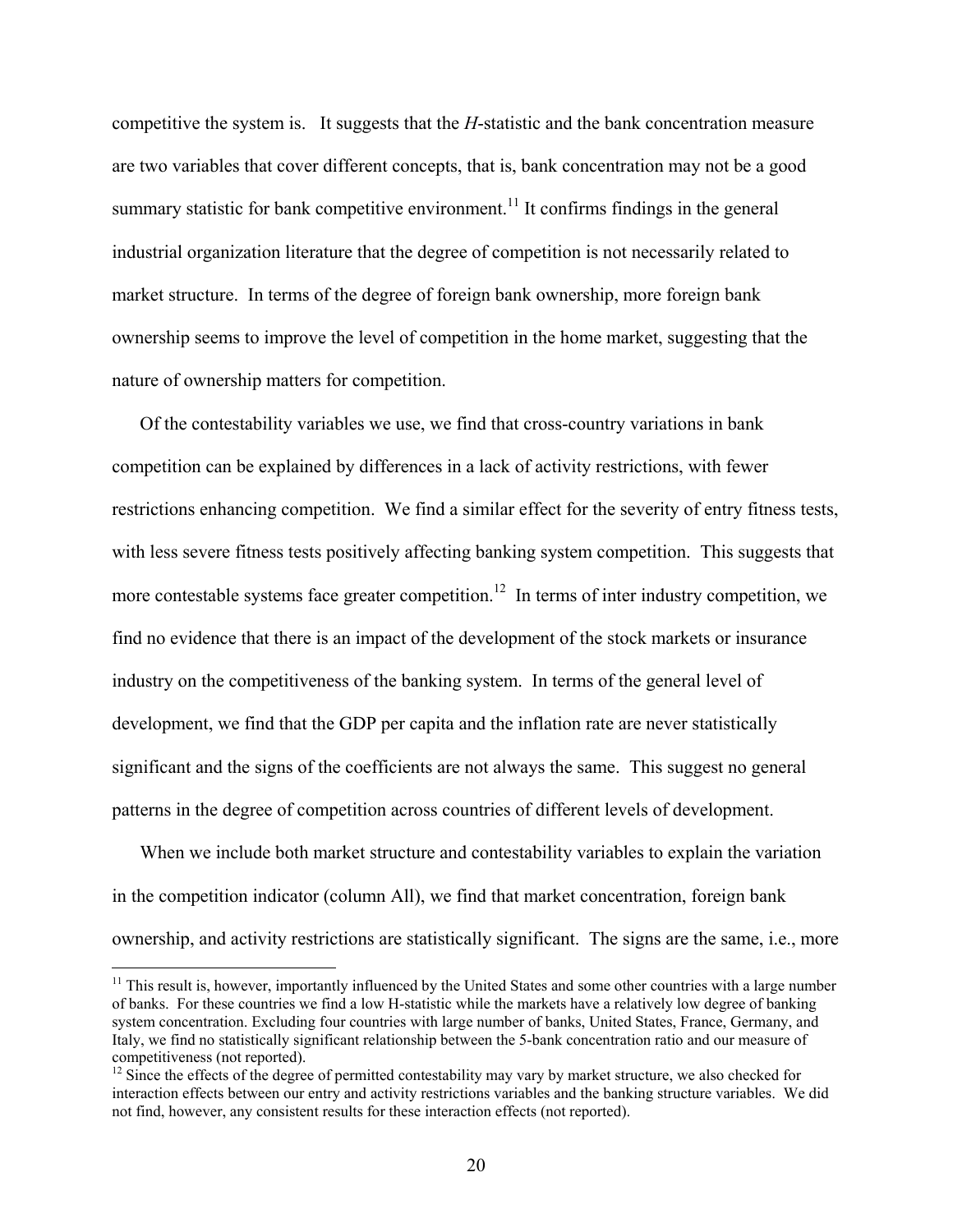concentrated banking system face greater competition, more foreign bank presence helps competition, and fewer activity restrictions is associated with greater competitiveness. Again, the general level of development and inflation variables are not significant. When including the property rights index (column Institutions), these results are maintained, while the property rights index itself is not significant. We find similar results when we use measures of the quality of the legal system (not reported). This suggests that the quality of the institutional framework does not exercise an independent effect on competition. In summary, it appears that assuring a contestable system is the most important to guarantee a competitive banking system.

# B. Robustness test

We conduct a robustness check to verify that our results are not affected by the sample of countries we focus on in the regressions. Specifically, we run the regressions on a smaller sample of 39 countries that includes countries with at least 100 bank-year observations and at least 20 banks (i.e., at least five year-observations on average per bank). This rule leads us to exclude the following countries: Bangladesh, Czech Republic, Greece, Honduras, Japan, Latvia, Mexico, Panama, Paraguay, Turkey, and Ukraine. The regression results based on this smaller set of countries are reported in Table 5, where we follow the same specifications as in Table 4.

In the first column, the Structure regression, we find that banking system concentration and the foreign bank ownership variables remain statistically significant. The signs remain the same as for the larger sample: more concentrated banking systems and greater foreign bank entry is associated with more competitive banking systems. The number of banks is again not statistically significant. In the Contestability regression, we find that activity restrictions and entry fit test remain statistically significant explanatory factors of banking system competition,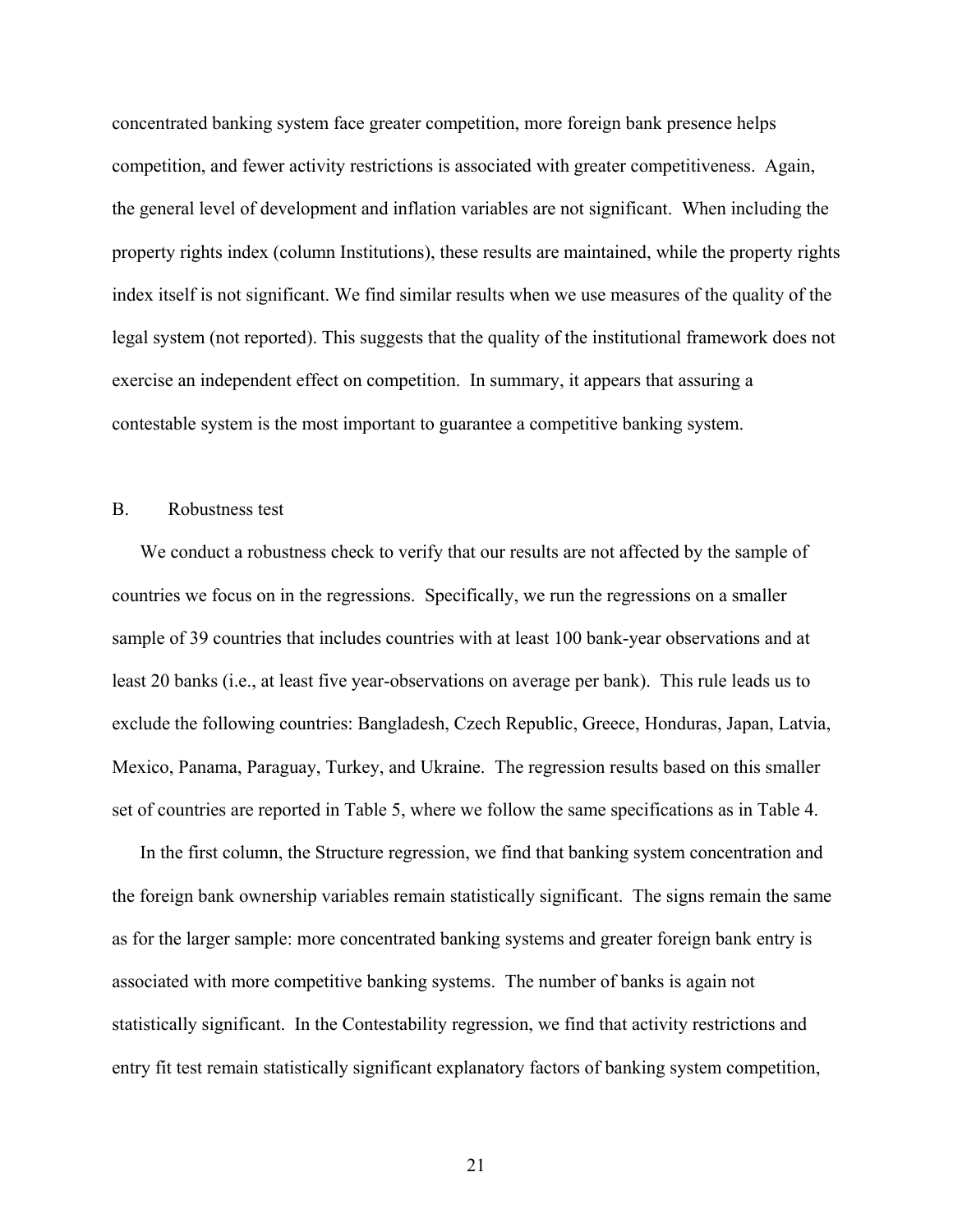i.e., less restricted and more open banking system are more competitive. As before, we do not find any evidence from competition from other segments of the financial services industry, capital markets or insurance, affecting banking system competitiveness (the Inter-industry regression). When including both Structure and Contestability variables, the All regression, we find that the foreign bank ownership and the activity restriction variables remain statistically significant. The signs remain the same as for the other regressions: more foreign bank ownership and fewer activity restrictions lead to more competition. The concentration and entry-fit test variables do no longer enter significantly. Finally, in the last regression, Institutions, we find that the effects of foreign bank ownership and activity restrictions on competition are preserved, and that the property rights index is again not statistically significant. In terms of overall development, the inflation and per capita income variables are again not statistically significant for any of the regressions in this sample of countries.

As mentioned earlier, studying all banks may lead to a distorted measure of the overall competitiveness of a banking system, because small banks may operate more in local markets that are less competitive. We therefore also conduct a robustness test where we estimated our competitiveness indicator using data on large banks only for those countries with many banks, i.e., the United States, France, Germany, and Italy. We then re-run the cross-country regressions and do not find any differences with the results of Tables 4 or 5 (not reported).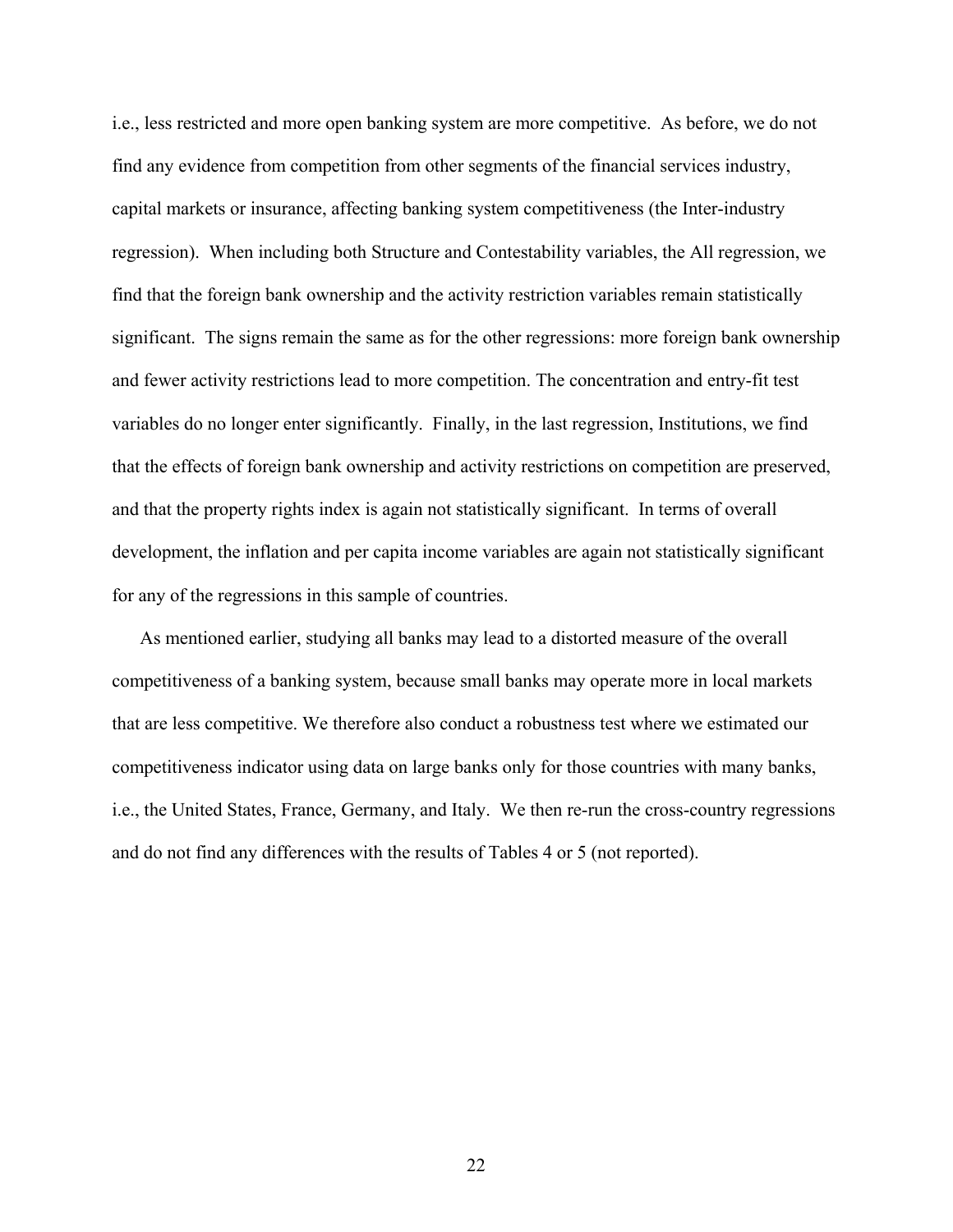# **5. CONCLUSIONS**

Using a structural model, we estimate competitiveness indicators for a large cross-section of countries. When we relate our competitiveness indicator to a number of country characteristics, we find that greater foreign bank presence and fewer activity restrictions in the banking sector can make for more competitive banking systems. We also find some evidence that entry restrictions on commercial banks can reduce competition. This suggests that being open to new entry is the most important competitive pressure. We find no evidence that banking system concentration is negatively associated with competitiveness. At the opposite, we find some evidence that more concentrated banking systems are more competitive. Similarly, we have some, although never significant evidence that the competitiveness of banking systems relates negatively to the number of banks in the country. We find that these results remain using several robustness tests.

While our results confirm much of traditional industrial organization theory that contestability rather than structure is the most important for competition, the fact that structure matters so little, or even in opposite ways to expectations, might surprise many involved with competition policy in the financial sector. Competition policy in the financial sector has traditionally centered on balancing franchise value, important for prudential concerns and related to the so-called special nature of banks, with allowing more competition forces with greater entry. This tradeoff implied that the preferred solution often was thought to be a more concentrated system with less entry, although that resulted in less competitiveness. But our results suggest that the tradeoff need not be between a more concentrated system and a less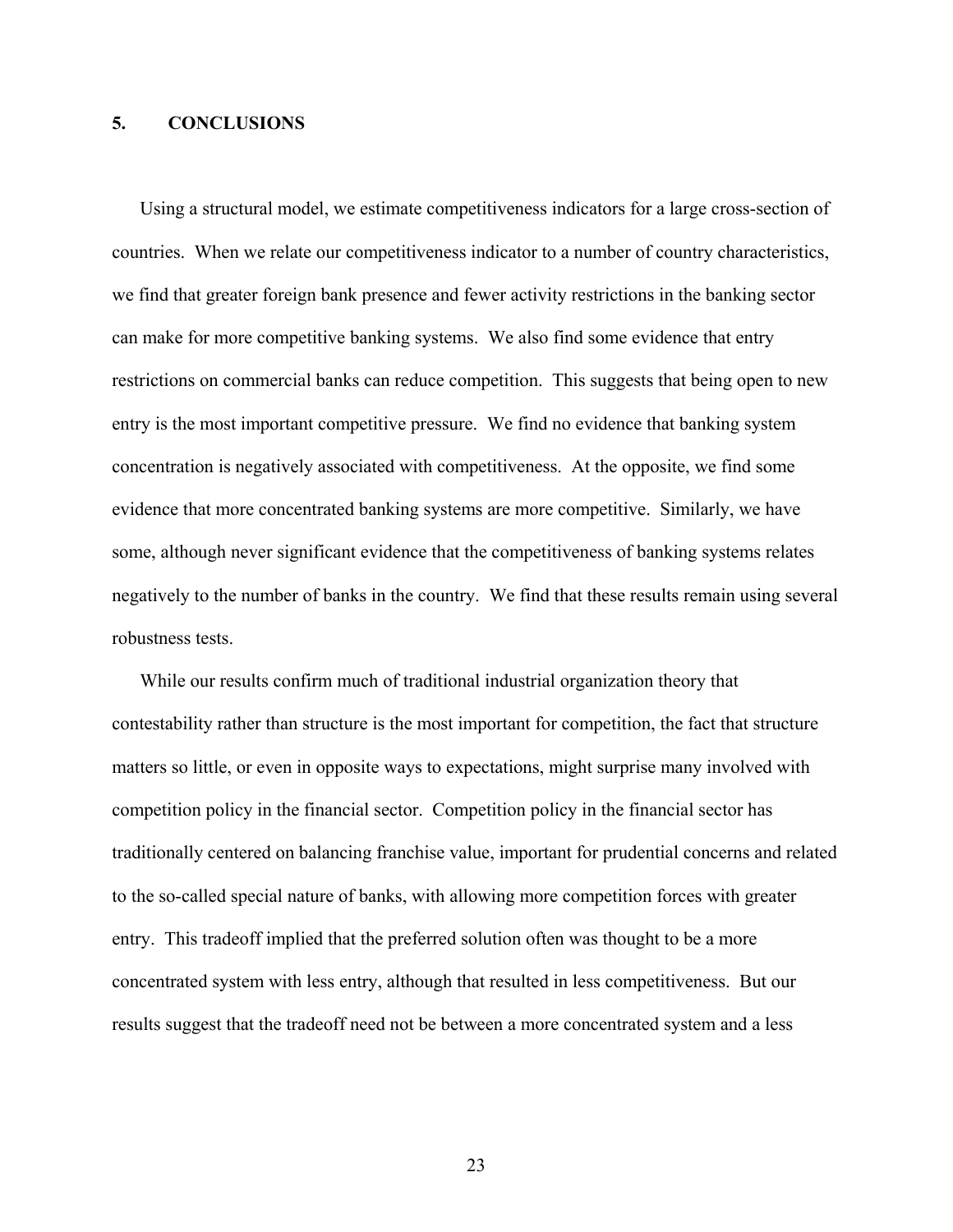competitive system. Having a contestable system may be more important to assure competitiveness than a system with low concentration.

Our results on the lack of importance of market structure suggest that competition policy in the financial sector is more complicated than perhaps previously thought. This may in part be because financial services industries have been undergoing rapid changes, triggered by deregulation and technological advances. These changes have made the definition of a financial market and any particular financial service more complex, and may have made market structure indicators less valuable measures of the competitive nature of financial systems. Developing proper competitiveness tests and methodologies will remain an important area of research and policy focus.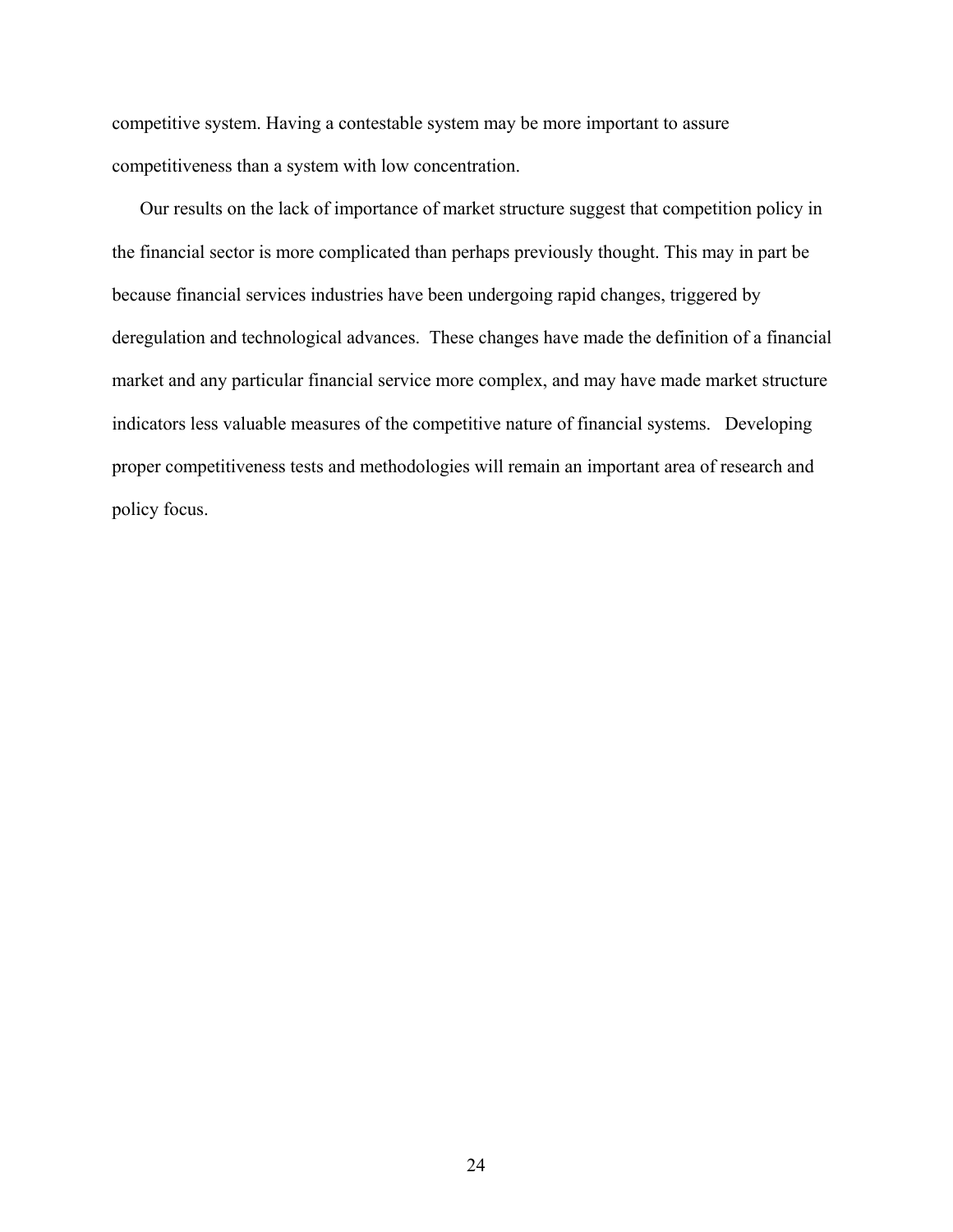#### **LITERATURE CITED**

- Barth, James R., Gerard Caprio Jr., and Ross Levine. (2001). "The Regulation and Supervision of Banks Around the World: A New Database." In *Integrating Emerging Market Countries into the Global Financial System*, edited by Robert E. Litan and Richard Herring, pp. 183-241. Washington, DC: Brookings-Wharton Papers on Financial Services, Brookings Institution Press.
- Barth, James R., Gerard Caprio Jr., and Ross Levine. (2003). "Bank Regulation and Supervision: What Works Best?" *Journal of Financial Intermediation*, forthcoming.
- Baumol, William J., John C. Panzar, and Robert D. Willig. (1982). *Contestable Markets and the Theory of Industry Structure*. San Diego, CA: Harcourt Brace Jovanovich.
- Beck, Thorsten, Asli Demirgüç-Kunt and Ross Levine. (2000). "A New Database on the Structure and Development of the Financial Sector." *World Bank Economic Review* 14, 597-605.
- Berger, Allen N. (1995). "The Profit-Structure Relationship in Banking Tests of Market Power and Efficient-Structure Hypothesis*." Journal of Money, Credit, and Banking* 27, 404- 431.
- Berger, Allen N., Rebecca S. Demsetz, and Philip E. Strahan. (1999). "The Consolidation of the Financial Services Industry: Causes, Consequences, and Implications for the Future." *Journal of Banking and Finance* 23, 135-194.
- Berger, Allen N., and Timothy H. Hannan. (1989). "The Price-Concentration Relationship in Banking." *Review of Economics and Statistics* 71, 291-299.
- Besanko, David A. and Anjan V. Thakor. (1992). "Banking Deregulation: Allocational Consequences of Relaxing Entry Barriers." *Journal of Banking and Finance* 16, 909-932.
- Bikker, Jacob A., and Katharina Haaf. (2001). "Competition, Concentration and Their Relationship: An Empirical Analysis of the Banking Industry." DNB Staff Report No. 68, De Nederlandsche Bank, July 2001.
- Bikker, Jacob A., and Johannes M. Groeneveld. (2000). "Competition and Concentration in the EU Banking Industry." *Kredit und Kapital* 33, 62-98.
- Bresnahan, Timothy F. (1982). "The Oligopoly Solution Concept Is Identified." *Economics Letters* 10, 87-92.
- Bresnahan, Timothy F. (1989). "Studies of Industries With Market Power." In *Handbook of Industrial Organization*, Volume II, edited by Richard Schmalensee and Robert D. Willig, Chapter 17. Amsterdam: Elsevier Science Publishers.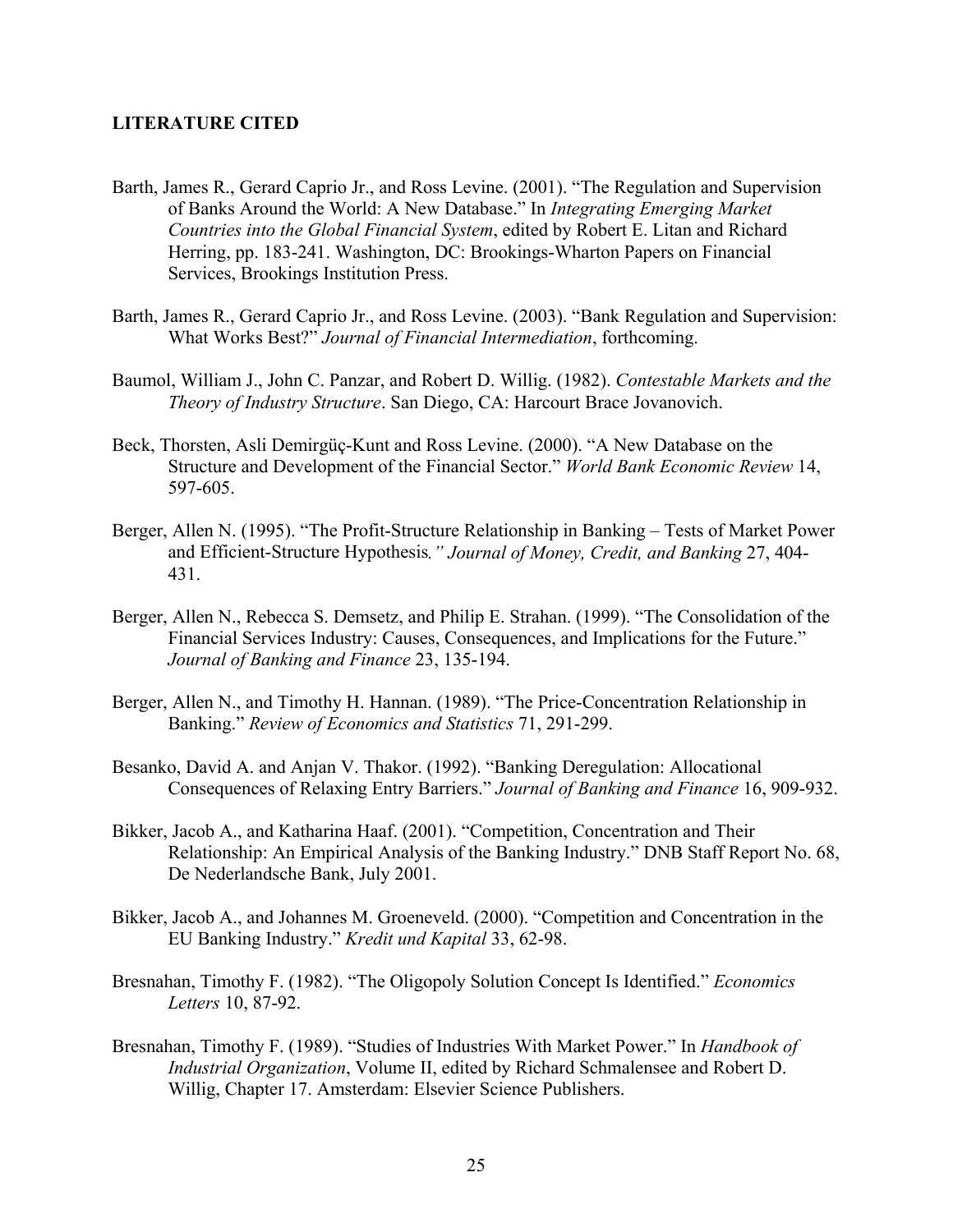- Cetorelli, Nicola. (1999). "Competitive Analysis in Banking: Appraisal of the Methodologies." *Economic Perspectives*, Federal Reserve Bank of Chicago, First Quarter, 2-15.
- Claessens, Stijn, Asli Demirgüç-Kunt and Harry Huizinga. (2001). "How Does Foreign Entry Affect Domestic Banking Markets?" *Journal of Banking and Finance* 25, 891-911.
- De Bandt, Olivier, and E. Philip Davis. (2000). "Competition, Contestability and Market Structure in European Banking Sectors on the Eve of EMU." *Journal of Banking and Finance* 24, 1045-1066.
- Demirgüç-Kunt, Asli, Luc Laeven, and Ross Levine. (2003). "Regulations, Market Structure, Institutions, and the Cost of Financial Intermediation." *Journal of Money, Credit, and Banking*, Forthcoming.
- Gelos, R. Gaston, and Jorge Roldos. (2002). "Consolidation and Market Structure in Emerging Market Banking Systems." IMF Working Paper 02/186, International Monetary Fund, November 2002.
- Gilbert, R. Alton. (1984). "Bank Market Structure and Competition: A Survey." *Journal of Money, Credit, and Banking* 16, 617-645.
- Gruben, William C., and Robert P. McComb. (2003). "Privatization, Competition, and Supercompetition in the Mexican Commercial Banking System." *Journal of Banking and Finance* 27, 229-249.
- Lau, Lawrence. (1982). "On Identifying the Degree of Competitiveness from Industry Price and Output Data." *Economics Letters* 10, 93-99.
- Molyneux, Philip, D. Michael Lloyd-Williams, and John Thornton. (1994). "Competitive Conditions in European Banking." *Journal of Banking and Finance* 18, 445-459.
- Molyneux, Philip, John Thornton, and D. Michael Lloyd-Williams. (1996). "Competition and Market Contestability in Japanese Commercial Banking." *Journal of Economics and Business* 48, 33-45.
- Nathan, Alli, and Edwin H. Neave. (1989). "Competition and Contestability in Canada's Financial System: Empirical Results." *Canadian Journal of Economics* 22, 576-594.
- Panzar, John C., and James N. Rosse. (1982). "Structure, Conduct and Comparative Statistics." Bell Laboratories Economics Discussion Paper, Bell Laboratories.
- Panzar, John C., and James N. Rosse. (1987). "Testing for 'Monopoly' Equilibrium." *Journal of Industrial Economics* 35, 443-456.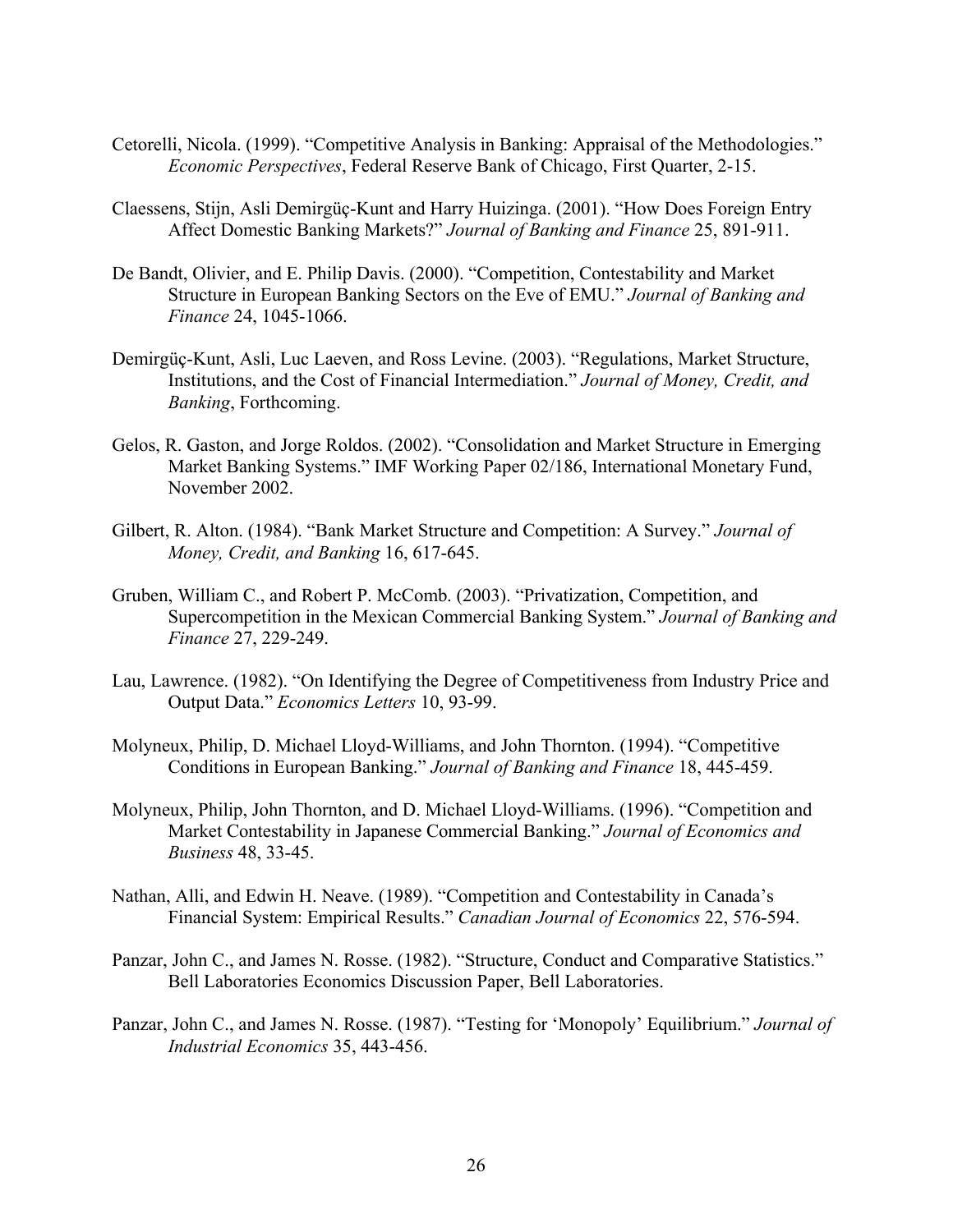- Petersen, Mitchell A., and Raghuram G. Rajan. (1995). "The Effect of Credit Market Competition on Lending Relationships." *Quarterly Journal of Economics* 110, 407-443.
- Rosse, James N., and John C. Panzar. (1977). "Chamberlin vs. Robinson: An Empirical Test for Monopoly Rents." Bell Laboratories Economics Discussion Paper No. 90, Bell Laboratories.
- Shaffer, Sherrill. (1982). "A Non-Structural Test for Competition in Financial Markets." In *Bank Structure and Competition*. Conference Proceedings, Federal Reserve Bank of Chicago, pp.225-243.
- Shaffer, Sherrill. (1983). "Non-Structural Measures of Competition: Toward a Synthesis of Alternatives." *Economics Letters* 12, 349-353.
- Shaffer, Sherrill. (1989). "Competition in the U.S. Banking Industry." *Economics Letters* 29, 321-323.
- Shaffer, Sherrill. (1993). "A Test of Competition in Canadian Banking." *Journal of Money, Credit, and Banking* 25, 49-61.
- Vives, Xavier. (2001). "Competition in the Changing World of Banking." *Oxford Review of Economic Policy* 17, 535-545.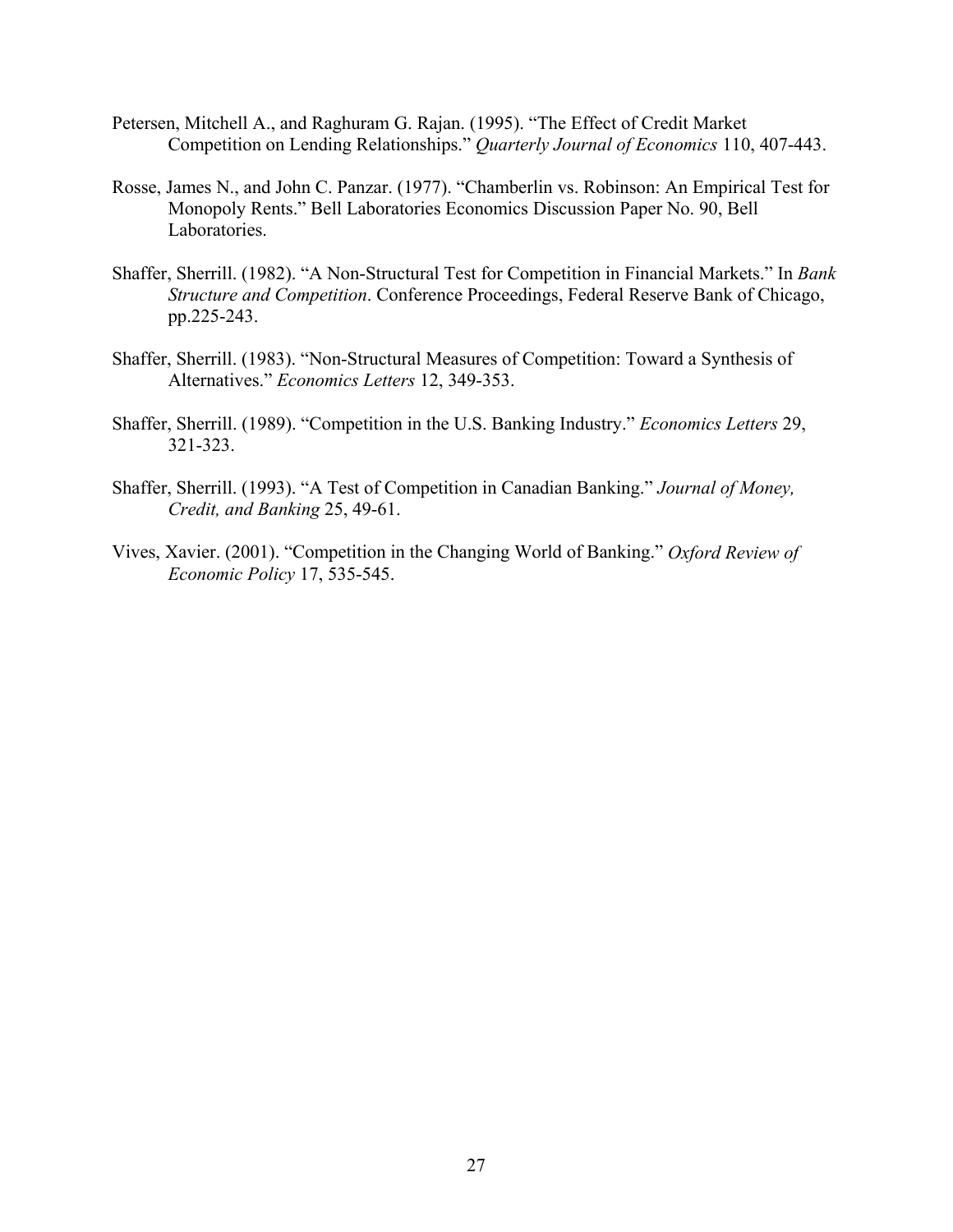| Variable name         | Description                                                                                                                     |
|-----------------------|---------------------------------------------------------------------------------------------------------------------------------|
| H-statistic           | H-statistic is calculated as the average of the implied H-statistics from four different                                        |
|                       | structural models estimated for each country the years 1994-2001 based on the Panzar-                                           |
|                       | Rosse (1987) approach, i.e., H1 through H4. H1 is estimated using pooled OLS with time                                          |
|                       | dummies and with gross interest revenues as dependent variable in the reduced form                                              |
|                       | revenue equations. H2 is estimated using pooled GLS with bank-specific effects and time                                         |
|                       | dummies and with gross interest revenues as dependent variable in the reduced form                                              |
|                       | revenue equations. H3 is estimated using pooled OLS with time dummies and with total                                            |
|                       | revenues as dependent variable in the reduced form revenue equations. H4 is estimated                                           |
|                       | using pooled GLS with bank-specific effects and time dummies and with total revenues as                                         |
|                       | dependent variable in the reduced form revenue equations. Source: Authors' calculations                                         |
|                       | using bank-level data from BANKSCOPE.                                                                                           |
| Concentration         | 5-Bank concentration ratio of deposits. Source: Barth, Caprio and Levine (2001).                                                |
| Number of banks to    | The logarithm of the ratio of the number of banks in the country and the total population                                       |
| population            | of the country. Source: Barth, Caprio and Levine (2001) and World Bank Development                                              |
|                       | Indicators.                                                                                                                     |
| Foreign bank          | A measure of the degree of foreign ownership of banks, measured as the fraction of the                                          |
| ownership             | banking system's assets that is in banks that are 50 percent of more foreign owned.<br>Source: Barth, Caprio and Levine (2001). |
| Activity restrictions | A measure of a bank's ability to engage in activities other than banking (including                                             |
|                       | securities, insurance, and real estate). A higher score indicates more restrictions on banks                                    |
|                       | to engage in such activities. Source: Barth, Caprio and Levine (2001).                                                          |
| Entry fit test        | A measure of entry restrictions on banks. A higher score indicates fewer restrictions on                                        |
|                       | entry into banking. Source: Barth, Caprio and Levine (2001).                                                                    |
| Market capitalization | Stock market capitalization to GDP. Source: Beck et al. (2000).                                                                 |
| to GDP                |                                                                                                                                 |
| Insurance penetration | A measure of the size of the life insurance market measured as the ratio of the volume of                                       |
|                       | life insurance premiums to GDP. Source: Beck et al. (2000).                                                                     |
| Property rights       | Index of property rights from the Economic Freedom Index. Average of the index for the                                          |
|                       | period 1995-99. A lower score indicates better protection of property rights. Source:                                           |
|                       | Heritage Foundation.                                                                                                            |
| Per capita GDP        | Logarithm of per capita GDP in 1995 values. Source: World Bank Development                                                      |
|                       | Indicators.                                                                                                                     |
| Inflation             | Average over the period 1995-99 of the annual change in the consumer price index.                                               |
|                       | Source: World Bank Development Indicators.                                                                                      |
|                       |                                                                                                                                 |

Table 1 Description and definition of variables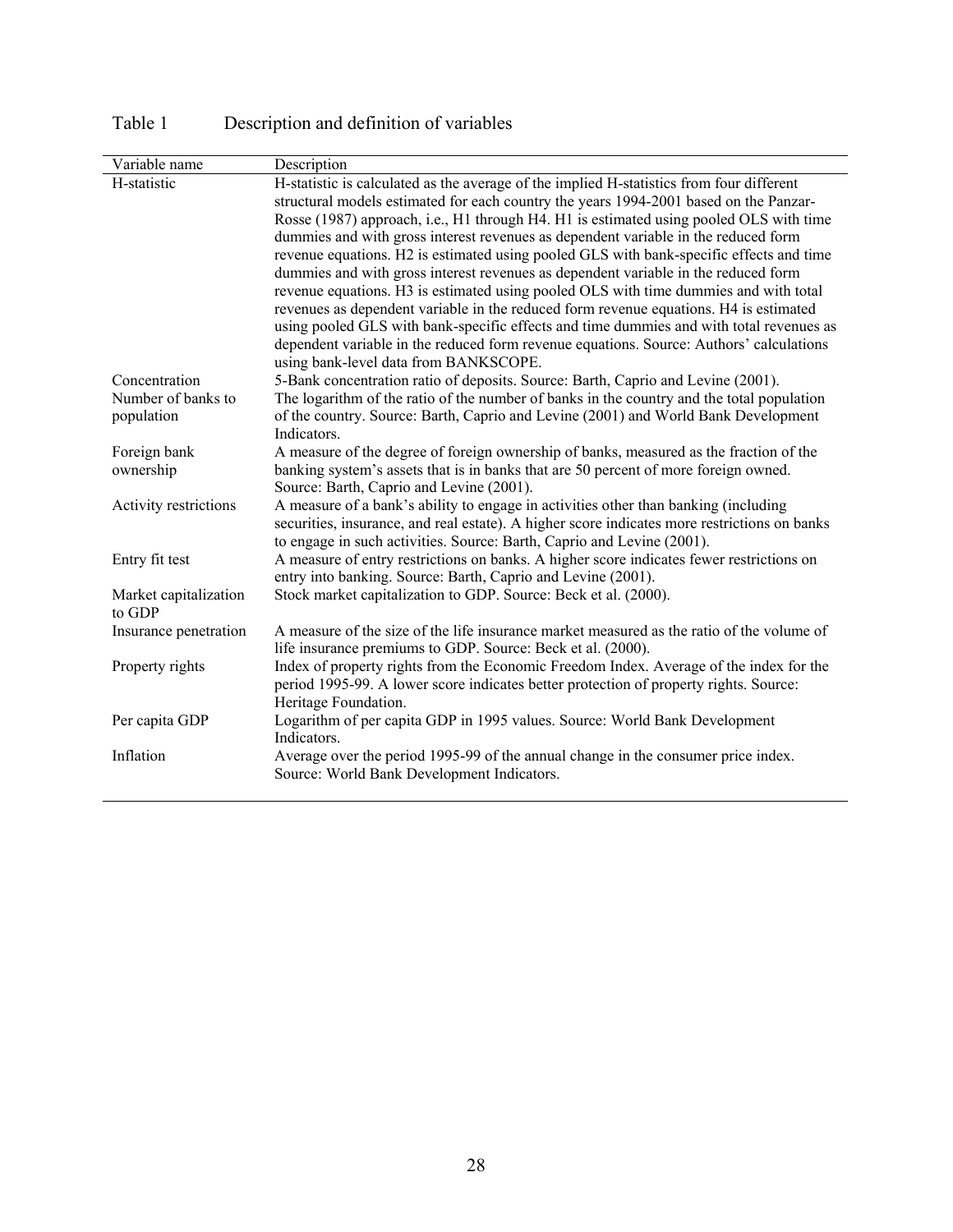| Country            | H-statistic | Standard error | Number of banks | Number of observations |
|--------------------|-------------|----------------|-----------------|------------------------|
| Argentina          | 0.73        |                | (0.06)          | 105<br>278             |
| Australia          | 0.80        |                | (0.11)          | 26<br>126              |
| Austria            | 0.66        |                | (0.04)          | 160<br>760             |
| Bangladesh         | 0.69        |                | (0.13)          | 28<br>132              |
| Belgium            | 0.73        |                | (0.05)          | 76<br>371              |
| <b>Brazil</b>      | 0.83        |                | (0.06)          | 96<br>248              |
| Canada             | 0.67        |                | (0.07)          | 49<br>224              |
| Chile              | 0.66        |                | (0.07)          | 31<br>148              |
| Colombia           | 0.66        |                | (0.08)          | 39<br>167              |
| Costa Rica         | 0.92        |                | (0.05)          | 30<br>111              |
| Croatia            | 0.56        |                | (0.09)          | 45<br>196              |
| Czech Republic     | 0.73        |                | (0.14)          | 25<br>90               |
| Denmark            | 0.50        |                | (0.05)          | 100<br>646             |
| Dominican Republic | 0.72        |                | (0.09)          | 27<br>121              |
| Ecuador            | 0.68        |                | (0.09)          | 35<br>106              |
| France             | 0.69        |                | (0.02)<br>355   | 1,926                  |
| Germany            | 0.58        |                | (0.02)<br>2,226 | 13,015                 |
| Greece             | 0.76        |                | (0.07)          | 21<br>95               |
| Honduras           | 0.81        |                | (0.11)          | 68<br>21               |
| Hong Kong, China   | 0.70        |                | (0.07)          | 44<br>243              |
| Hungary            | 0.75        |                | (0.07)          | 112<br>26              |
| India              | 0.53        |                | (0.04)          | 399<br>60              |
| Indonesia          | 0.62        |                | (0.06)          | 97<br>353              |
| Italy              | 0.60        |                | (0.03)<br>472   | 2,508                  |
| Japan              | 0.47        |                | (0.17)          | 44<br>100              |
| Kenya              | 0.58        |                | (0.11)          | 106<br>34              |
| Latvia             | 0.66        |                | (0.14)          | 85<br>24               |
| Lebanon            | 0.69        |                | (0.05)          | 63<br>371              |
| Luxembourg         | 0.82        |                | (0.04)          | 76<br>277              |
| Malaysia           | 0.68        |                | (0.06)          | 228<br>41              |
| Mexico             | 0.78        |                | (0.10)          | 27<br>58               |
| Netherlands        | 0.86        |                | (0.06)          | 44<br>227              |
| Nigeria            | 0.67        |                | (0.06)          | 42<br>186              |
| Norway             | 0.57        |                | (0.08)          | 48<br>259              |
| Pakistan           | 0.48        |                | (0.13)          | 21<br>148              |
| Panama             | 0.74        |                | (0.09)          | 32<br>88               |
| Paraguay           | 0.60        |                | (0.22)          | 92<br>23               |
| Peru               | 0.72        |                | (0.07)          | 132<br>24              |
| Philippines        | 0.66        |                | (0.05)          | 45<br>237              |
| Poland             | 0.77        |                | (0.06)          | 40<br>138              |
| Portugal           | 0.67        |                | (0.06)          | 37<br>213              |
| Russian Federation | 0.54        |                | (0.07)          | 232<br>106             |
| South Africa       | 0.85        |                | (0.05)          | 45<br>186              |
| Spain              | 0.53        |                | (0.03)          | 157<br>839             |

Table 2 H-statistics of banking systems around the world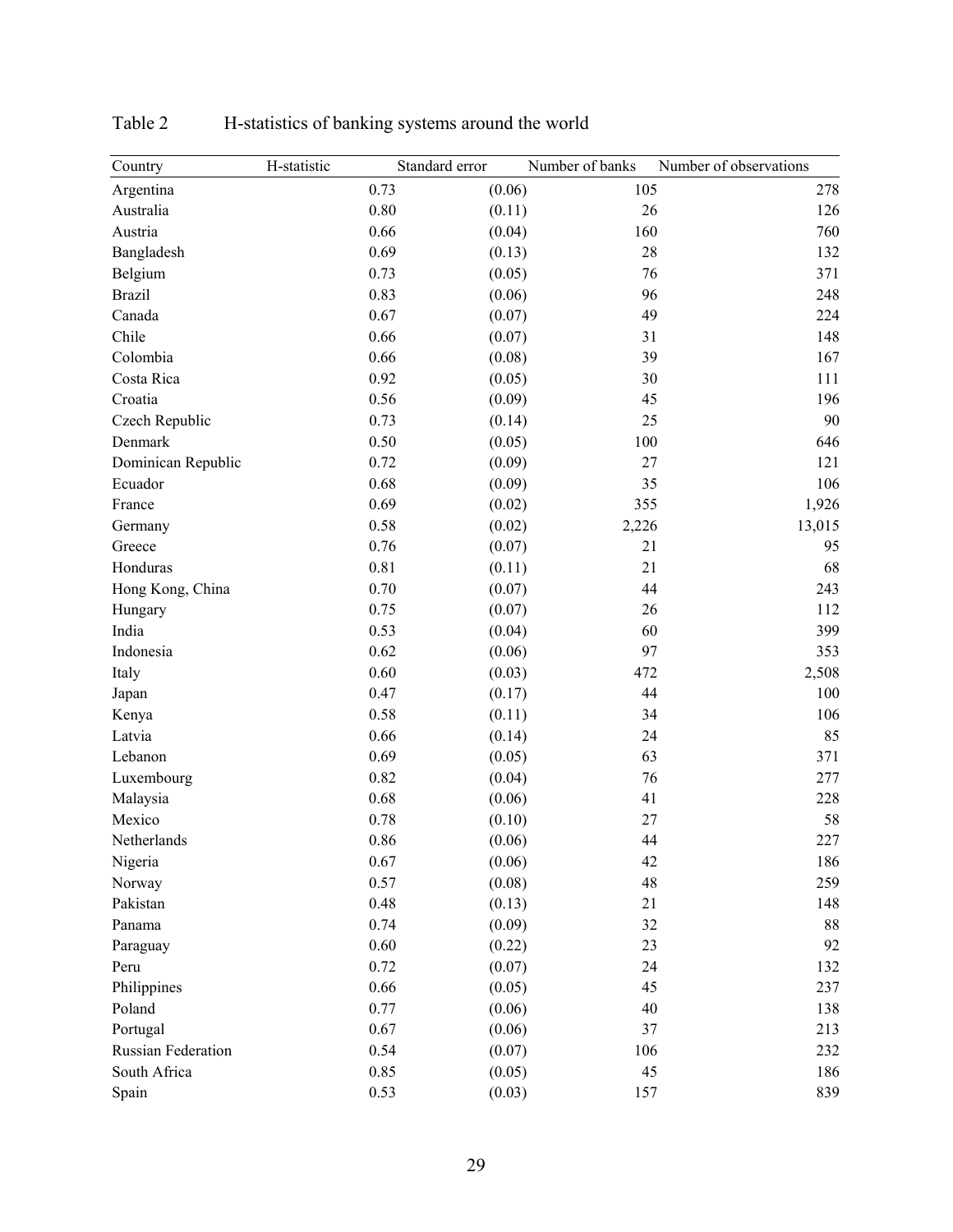| Country              | H-statistic |      | Standard error | Number of banks | Number of observations |  |
|----------------------|-------------|------|----------------|-----------------|------------------------|--|
| Switzerland          |             | 0.67 | (0.03)         | 227             | 1,048                  |  |
| Turkey               |             | 0.46 | (0.21)         | 34              | 69                     |  |
| Ukraine              |             | 0.68 | (0.15)         | 30              | 71                     |  |
| United Kingdom       |             | 0.74 | (0.04)         | 106             | 569                    |  |
| <b>United States</b> |             | 0.41 | (0.01)         | 1,135           | 7,261                  |  |
| Venezuela            |             | 0.74 | (0.07)         | 55              | 171                    |  |

NOTES: The table displays the estimated average H-statistic for each country in the sample calculated for the years 1994-2001 using the Panzar-Rosse (1987) approach. The H-statistics are based on a sample that includes

observations from countries with a total number of at least 50 bank-year observations and observations on at least 20 banks. Standard errors of the H-statistics are reported to the right of the H-statistics between brackets. Further details on the computation of the H-statistic and the data sources can be found in Table 1.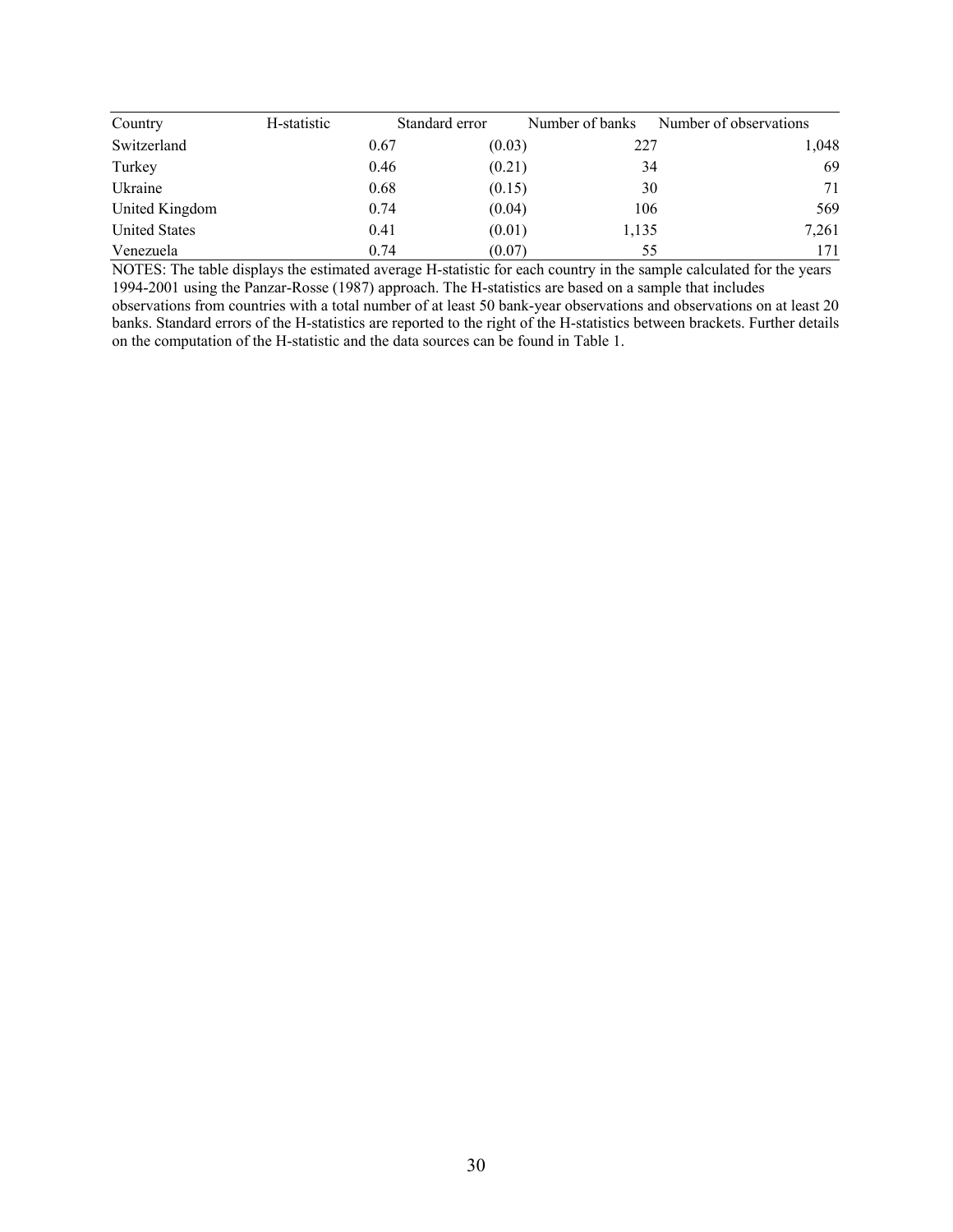|                               |             |               | Number of              | Foreign           | Market                   |         |                                    |                          |                    |                          |
|-------------------------------|-------------|---------------|------------------------|-------------------|--------------------------|---------|------------------------------------|--------------------------|--------------------|--------------------------|
|                               | H-statistic | Concentration | banks to<br>population | bank<br>ownership | Activity<br>restrictions | test    | Entry fit capitalization<br>to GDP | Insurance<br>penetration | Property<br>rights | Per capita<br><b>GDP</b> |
| Concentration                 | 0.38        |               |                        |                   |                          |         |                                    |                          |                    |                          |
|                               | (0.02)      |               |                        |                   |                          |         |                                    |                          |                    |                          |
| Number of banks to population | $-0.01$     | $-0.26$       |                        |                   |                          |         |                                    |                          |                    |                          |
|                               | (0.94)      | (0.12)        |                        |                   |                          |         |                                    |                          |                    |                          |
| Foreign bank ownership        | 0.25        | $-0.08$       | 0.23                   |                   |                          |         |                                    |                          |                    |                          |
|                               | (0.16)      | (0.68)        | (0.20)                 |                   |                          |         |                                    |                          |                    |                          |
| Activity restrictions         | $-0.26$     | $-0.10$       | $-0.55$                | $-0.05$           |                          |         |                                    |                          |                    |                          |
|                               | (0.10)      | (0.54)        | (0.00)                 | (0.79)            |                          |         |                                    |                          |                    |                          |
| Entry fit test                | 0.29        | 0.31          | 0.14                   | 0.02              | $-0.17$                  |         |                                    |                          |                    |                          |
|                               | (0.07)      | (0.05)        | (0.37)                 | (0.90)            | (0.30)                   |         |                                    |                          |                    |                          |
| Market capitalization to GDP  | 0.20        | $-0.13$       | 0.13                   | 0.08              | $-0.13$                  | $-0.03$ |                                    |                          |                    |                          |
|                               | (0.20)      | (0.46)        | (0.45)                 | (0.67)            | (0.45)                   | (0.87)  |                                    |                          |                    |                          |
| Insurance penetration         | 0.02        | 0.08          | 0.15                   | $-0.31$           | $-0.19$                  | $-0.03$ | 0.42                               |                          |                    |                          |
|                               | (0.89)      | (0.63)        | (0.39)                 | (0.10)            | (0.28)                   | (0.88)  | (0.01)                             |                          |                    |                          |
| Property rights               | 0.11        | 0.13          | $-0.51$                | $-0.19$           | 0.35                     | 0.11    | $-0.36$                            | $-0.45$                  |                    |                          |
|                               | (0.45)      | (0.43)        | (0.00)                 | (0.29)            | (0.03)                   | (0.49)  | (0.02)                             | (0.00)                   |                    |                          |
| Per capita GDP                | 0.01        | $-0.07$       | 0.69                   | 0.16              | $-0.45$                  | 0.04    | 0.28                               | 0.50                     | $-0.82$            |                          |
|                               | (0.94)      | (0.66)        | (0.00)                 | (0.38)            | (0.00)                   | (0.81)  | (0.07)                             | (0.00)                   | (0.00)             |                          |
| Inflation                     | 0.04        | 0.25          | $-0.54$                | 0.10              | 0.42                     | 0.12    | $-0.26$                            | $-0.51$                  | 0.59               | $-0.66$                  |
|                               | (0.76)      | (0.14)        | (0.00)                 | (0.60)            | (0.01)                   | (0.47)  | (0.10)                             | (0.00)                   | (0.00)             | (0.00)                   |

#### Table 3 Correlation matrix of main variables

NOTES: H-statistic is the average H-statistic calculated using the Panzar-Rosse (1987) approach for the years 1994-2001. p-values in brackets below correlation coefficients. A description of each variable and the data sources can be found in Table 1.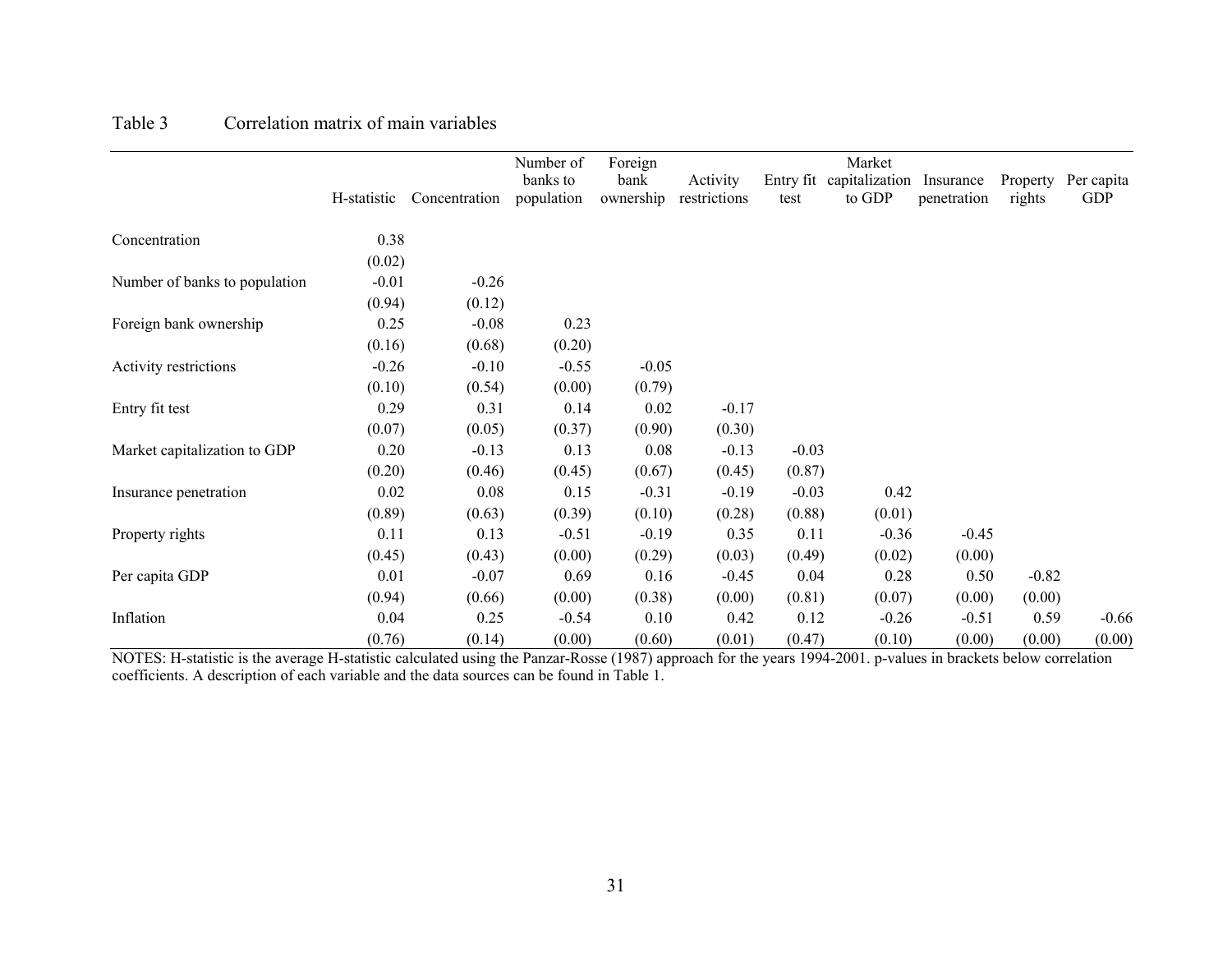|                               | Structure  | Contestability | Inter-industry | All         | Institutions |
|-------------------------------|------------|----------------|----------------|-------------|--------------|
| Concentration                 | $0.315**$  |                |                | $0.203*$    | $0.185**$    |
|                               | (0.133)    |                |                | (0.100)     | (0.087)      |
| Number of banks to population | $-0.005$   |                |                |             |              |
|                               | (0.024)    |                |                |             |              |
| Foreign bank ownership        | $0.003***$ |                |                | $0.003***$  | $0.003***$   |
|                               | (0.001)    |                |                | (0.000)     | (0.000)      |
| Activity restrictions         |            | $-0.039***$    |                | $-0.026***$ | $-0.022***$  |
|                               |            | (0.006)        |                | (0.006)     | (0.006)      |
| Entry fit test                |            | $0.031***$     |                | 0.002       | $-0.008$     |
|                               |            | (0.011)        |                | (0.016)     | (0.013)      |
| Market capitalization to GDP  |            |                | 0.025          |             |              |
|                               |            |                | (0.061)        |             |              |
| Insurance penetration         |            |                | $-0.166$       |             |              |
|                               |            |                | (1.998)        |             |              |
| Property rights               |            |                |                |             | 0.069        |
|                               |            |                |                |             | (0.056)      |
| Per capita GDP                | $-0.040$   | $-0.032$       | $-0.062$       | $-0.020$    | 0.010        |
|                               | (0.034)    | (0.023)        | (0.056)        | (0.020)     | (0.030)      |
| Inflation                     | $-0.057$   | 0.024          | $-0.045$       | 0.015       | 0.006        |
|                               | (0.040)    | (0.030)        | (0.054)        | (0.026)     | (0.024)      |
| Number of countries           | 31         | 39             | 39             | 30          | 30           |
| R-squared                     | 0.58       | 0.66           | 0.10           | 0.79        | 0.81         |

# Table 4 Cross-country determinants of H-statistics

NOTES: Dependent variable is the average H-statistic for a particular country calculated using the Panzar-Rosse (1987) approach for the years 1994-2001. All regressions are estimated using weighted OLS with heteroskedasticityconsistent standard errors. As weights, we use for each country observation the inverse of the variance of the generated H-statistic. A constant was added, but is not reported. Robust standard errors in parentheses. \* significant at 10%; \*\* significant at 5%; \*\*\* significant at 1%. A description of each variable can be found in Table 1.